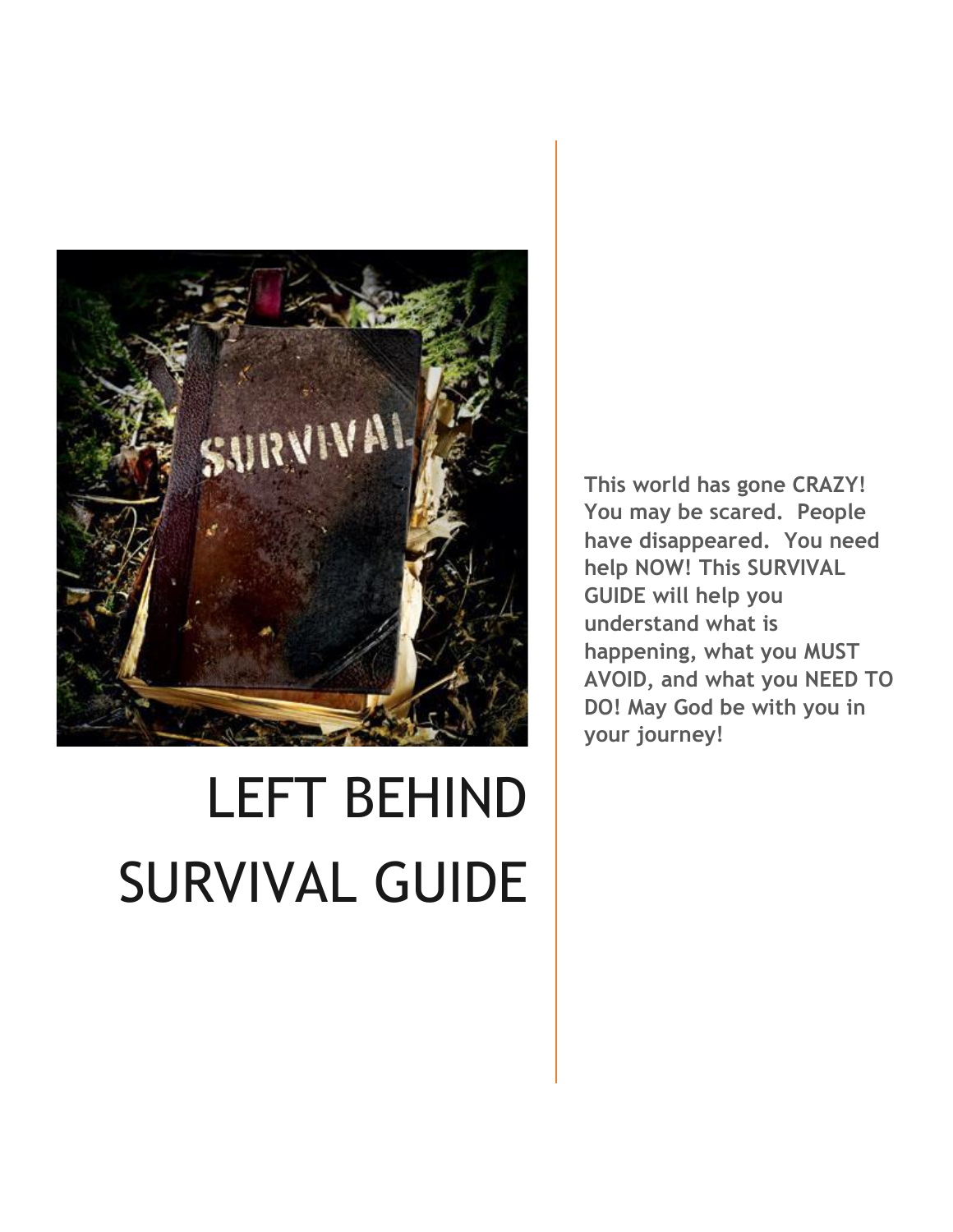## **WHAT HAPPENED?**

**Things are getting scary! Wars may be raging! There has been a GLOBAL economic collapse!** The United States has been decimated and is no longer the world's "superpower". The President does not even seem to be in charge anymore! The leaders have shredded the constitution!!! Lots of people are dead!!! **We do not know what happened to the others, they have vanished into thin air!!! Are they dead??** Did the government take them to FEMA camps, or some other holding facility? Power and electricity may be out in many places around the world. Store shelves are empty and there is no food or clean water! Dangerous gangs may be roaming the streets, rioting, looting, vandalizing property!!! Martial law or military law, curfews, quarantines, or nation wide lock-downs may be in effect. We have no way to really communicate with each other! What is going on??

## **BREATHE DEEP, GOD HAS YOU!!!**

## **HERE ARE SOME ANSWERS:**

If there is still power in your area, the STATE MEDIA has probably been trying to explain the situation**. I have no idea how they will try to explain the mass disappearance of millions of people, but I expect they may attempt an "alien deception", meaning that they may try to say that aliens from another planet or galaxy took the people from earth. At the same time, they are likely REPORTING that a One World Government, or a Global government is needed to battle the threats, otherwise things will just keep getting worse! You know the slogan…"We're in this together".** 

**I can imagine that all the News Stations MAY be reporting…**

- **If you want your lives to return to NORMAL you MUST be TESTED to PROVE that you have antibodies to the Pandemic Virus.**
- **You must show proof of vaccination,**
- You must receive a mandatory digital ID via a scannable "quantum dot tattoo" to prove you have been vaccinated
- You will need the RFID chip or quantum dot tattoo to ensure your safety and others.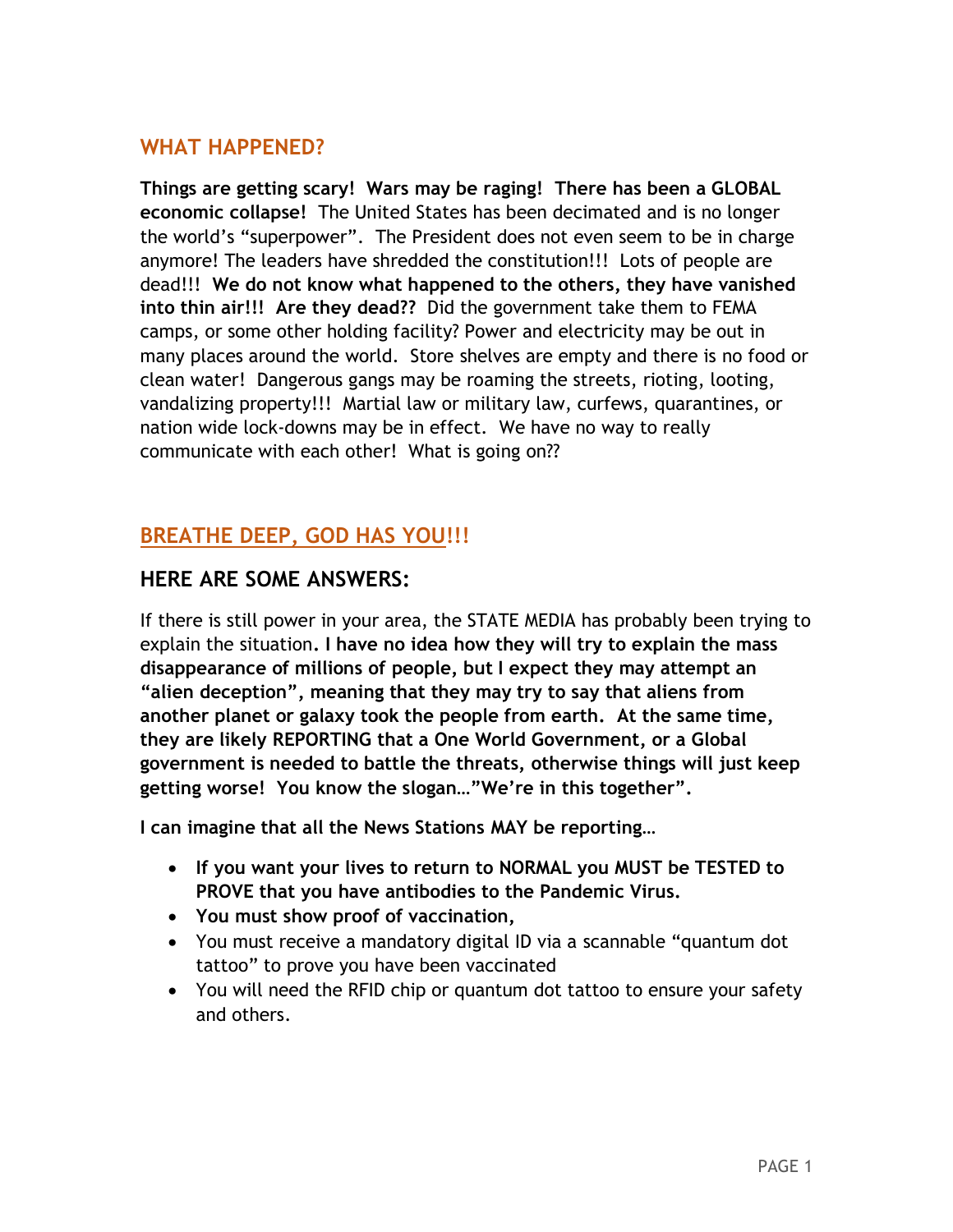**Failure to do these "simple things" will result in you NOT being able to hold a job, purchase groceries, pay for a home and a car, obtain needed medications and healthcare, etc.** They are likely telling you that if the Global government FAILS TO ACT, the entire global economy will CONTINUE to collapse, resulting in CONTINUED PANDEMIC DEATHS, MASS STARVATION, SOCIETAL UNREST, CHAOS, WARS, and the like. Nation-States are obsolete, and no longer work for the good of the people**. The Global Government is "the way forward".** 

You might be thinking..."What in the world is going on??? I'M SCARED!!! Something does not FEEL right! What REALLY happened to all those people?? Are THEY telling us the TRUTH???

If you are thinking these things, then I imagine that there is something inside of you that is not buying their explanation or their solution. Good!

We are going to give it to you plain and simple. **Things are not EVER going to go back to the way that they were.** This is NOT just a "passing phase". There are very powerful, evil forces in the world attempting to bring about a global government that will unite the world under a single ruler…the antichrist. This is the same dark spirit that was in the world thousands of years ago during the building of the Tower of Babel. **This dark, satanic spirit desires to build a global government, a global kingdom WITHOUT the CREATOR GOD!** 

**Genesis 11:** Now **the whole earth used the SAME LANGUAGE and the SAME WORDS**. **2** It came about as they journeyed east, that they found a plain in the land of Shinar and settled there. **<sup>3</sup>** They said to one another, "Come, let us make bricks and burn *them* thoroughly." And they used brick for stone, and they used tar for mortar.

**<sup>4</sup>** They said, "**Come, let us build for ourselves a city, and a tower whose top** *will reach* **into heaven, and LET US MAKE FOR OURSELVES A NAME,** otherwise we will be **scattered** abroad over the face of the whole earth

**<sup>5</sup>** The LORD came down to see the city and the tower which the sons of men had built. **<sup>6</sup>** The LORD said**, "Behold, they are one people, and they all have the SAME LANGUAGE**

**You are living in the last days!** Have you noticed how news organizations report on the SAME stories (*Climate Change and Covid 19*) using the EXACT SAME WORDS?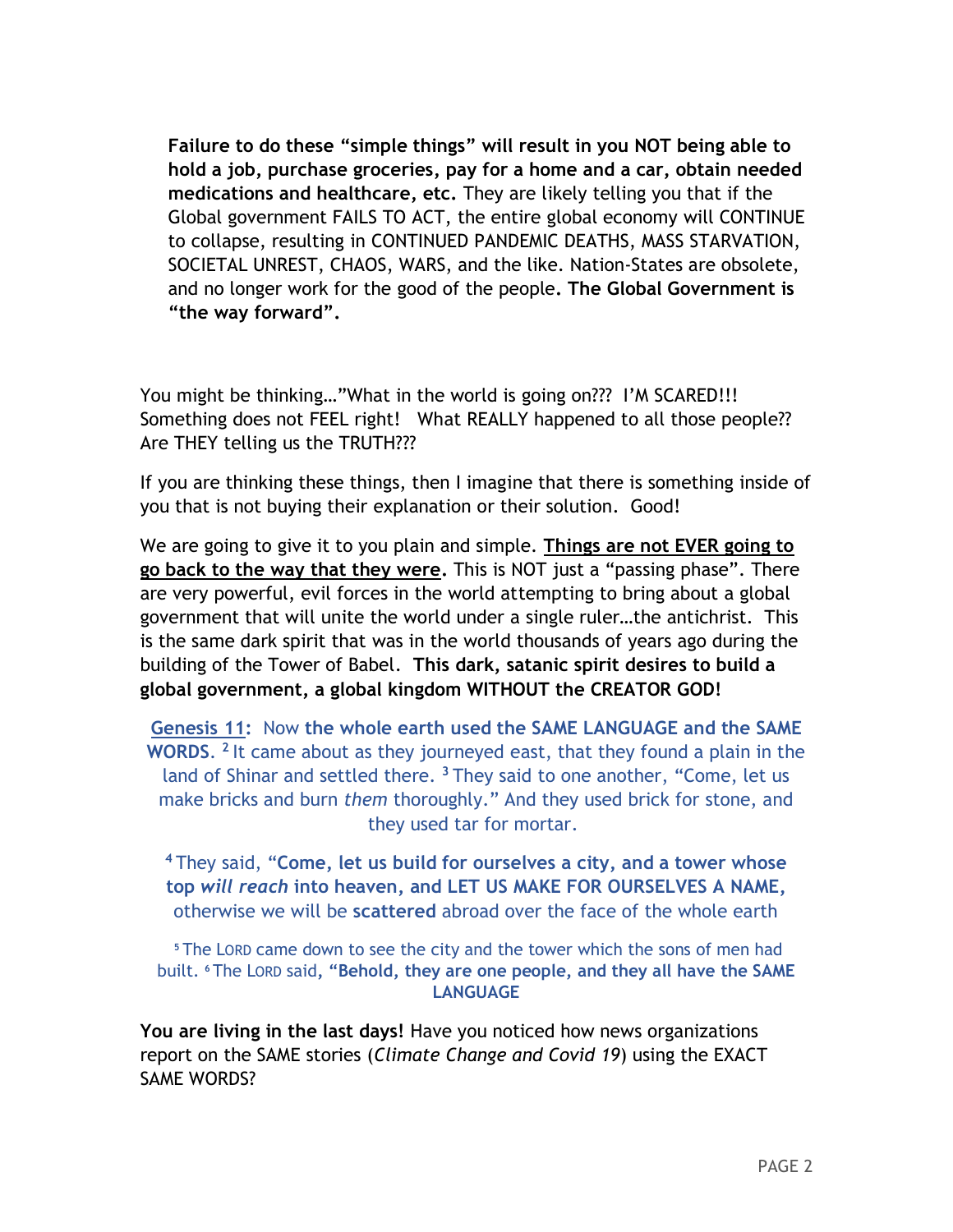There is nothing new under the sun. These evil spiritual forces will finally succeed in their ancient goal of building a Global government **without** the True Creator God. The Bible calls this end-time global government a BEAST KINGDOM. This Government is a BEAST because it will operate like a beast.

It will likely make Hitler's Nazi Germany seem like child's play in comparison. **It will be a global dictatorship that will require complete submission.** Freedom will be a thing of the past. They will eventually **require** you to receive a "mark" on your right hand or forehead. Without the mark you will be UNABLE to buy or sell anything, hold a job, obtain healthcare, or even move freely about in society. Basically, without the mark you probably will not be able to survive long in the Beast Kingdom. However, if you DO take the mark, you will completely FORFEIT all hope of ETERNAL LIFE and you will be damned to an ETERNITY of SUFFERING in HELL (LAKE OF FIRE.) FOREVER.

**The good news, if there is any, is that this global government (New World Order) will only last a very short time…three and a half years.** God has a plan for the world, and it is not over yet! The Bible tells us that the LAST DAYS are NOT the "END OF THE WORLD", t**hey are the END OF THE AGE, the end of mankind's self-rule on earth.**

**The world (earth) will continue, at least for another 1000 years or so!!** Let us explain. The end of the age is a part of God's plan. Contrary to what many people believe, God is and always has been in control. Even though the beast kingdom is a powerful, evil, satanic kingdom, Satan *(the enemy*) is NOT in control! **God has a PLAN to RESCUE His people and the earth from the enemy's clutches. The only ones who will not be rescued are those who REFUSE the GRACE of God, and instead embrace evil. God has been implementing His Divine Rescue plan since the fall of man**. He will accomplish everything He has purposed. **It was all PROPHESIED in the BIBLE!** 

# **THE TRUTH WILL SET YOU FREE**

**The information revealed in this letter is likely EXTREME CONTRABAND by now!** "They" (governments/media) would probably label what is being presented here as "conspiracy theory"…or "fake news" in order to JUSTIFY CONFISCATING it and keeping your eyes from viewing THE TRUTH!

The easiest way to CONTROL people is to DECEIVE them. **Bibles are being or will very soon be completely BANNED GLOBALLY!** If the internet is still available, it is LIKELY NOW HIGHLY CENSORED.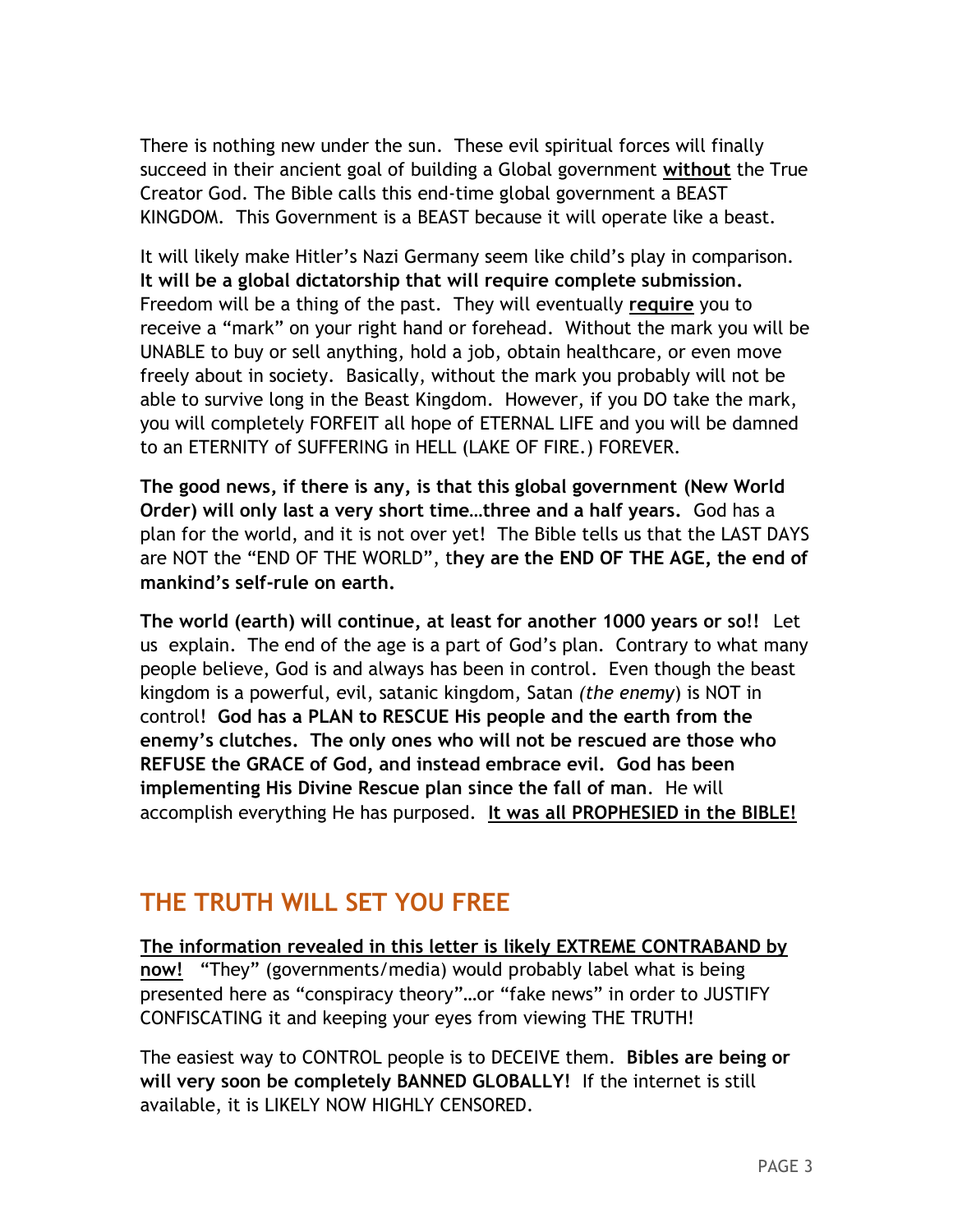They have been and will continue to SUPPRESS the TRUTH. **The devil does NOT want HUMANITY to know the TRUTH! Why do "they" want to keep the truth suppressed?** 



## **Because the TRUTH will set YOU FREE!**

What is THE TRUTH? The truth is that everything you see going on in the world has a SPIRITUAL ROOT. Tony Evans coined the following saying…

### "**If what you see is all you see**, **you** do not **see all** there is to be **seen**."

All of the evil on earth, the murders, the wars, the racism, the hatred, the violence, the sexual perversions ALL have a spiritual root that ORIGINATES in the UNSEEN REALM. The realm you cannot see is even more dangerous than the realm you can see. The unseen realm directly affects us, whether we realize it or not. When you see a disaster, a random act of violence, anything that appears evil, you can best believe that this is actually a "spill over" from the war in the unseen realm. This is the Spiritual battle that the Christian fights every day from our prayer room. During the Tribulation, what was UNSEEN may very well be SEEN when satan and his minions are kicked out of Heaven! And believe me, when this happens, all hell will literally break out on earth.

**[Revelation 12:12](http://www.biblica.com/en-us/bible/online-bible/niv/revelation/12/)** Therefore rejoice, you heavens and you who dwell in them! But **woe to the earth** and the sea, **because the devil** has gone down to you! **He is filled with fury**, because **he knows that his time is short**."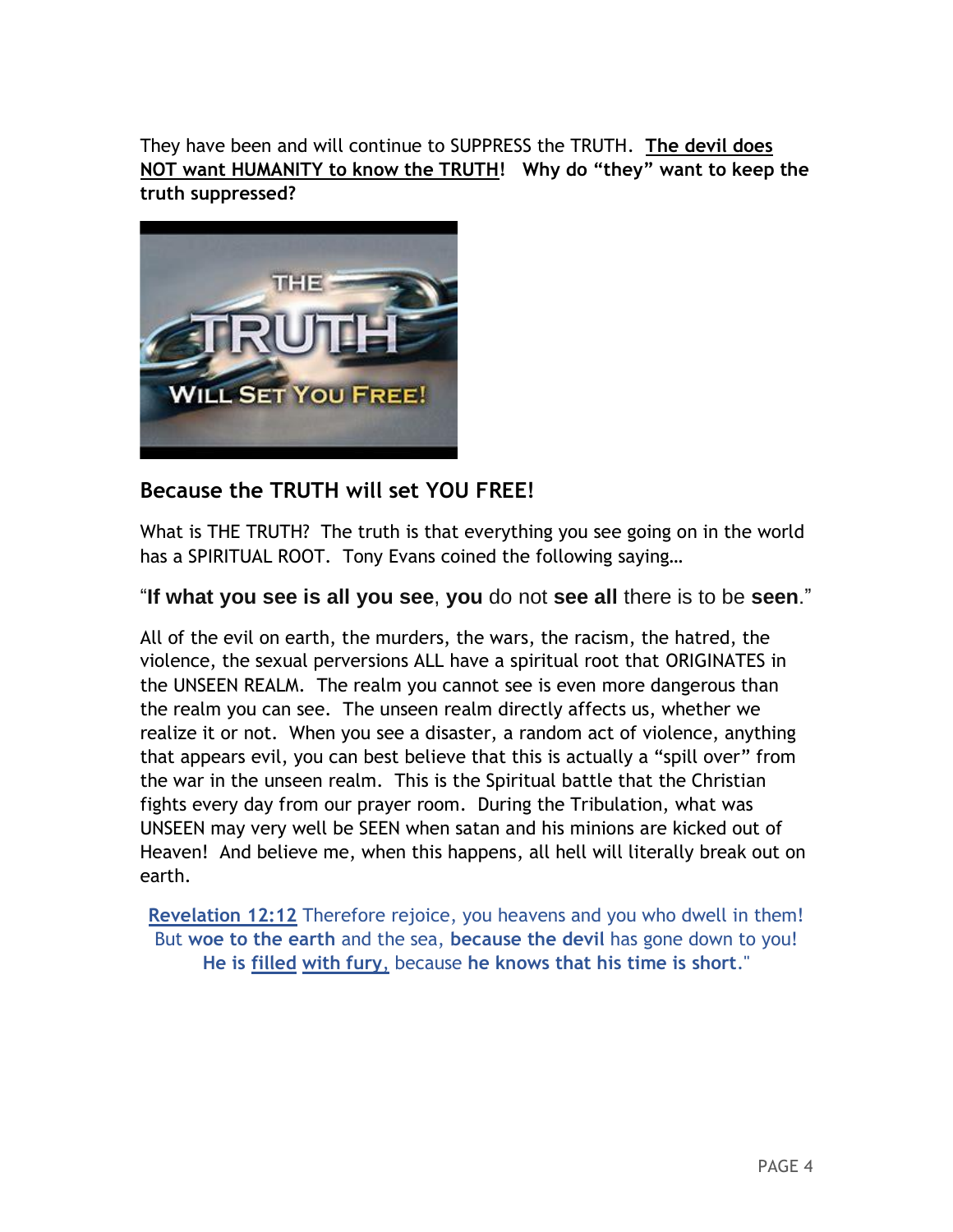# **THE SPIRITUAL BATTLE**

When Satan is kicked out of Heaven, he will be extremely angry because he knows his time is short. He will turn his wrath against anyone who will not bow down to him and his Beast Kingdom (*New World Order/global government*). He will literally indwell a man as the antichrist, the leader of the New World Order. Of course, he's not going to wear a "label" on his coat stating he is the antichrist…but this is exactly who the leader of the New World Order will be. The antichrist's goal is to do everything in his power to STOP the 2<sup>nd</sup> coming of Jesus Christ. For this reason, he will severely persecute and kill every single person who claims the name of Jesus or who is in any way associated with the 12 Tribes of Israel**. He will attempt to locate the members of the tribes of Israel through deception, probably utilizing the DNA markers that can be tested through the blood.**

Expect the antichrist to PRETEND (*at least for awhile*) to be the JEWISH MESSIAH, a FRIEND to ISRAEL. He will be NO FRIEND!

In order for us to better understand the enmity between God and satan, and God's DIVINE RESCUE PLAN for mankind and the earth, let's first discuss GOD'S TRUE IDENTITY.

First, there are NOT multiple Gods! **There is ONE TRUE GOD who exists in 3 persons, Father (YHWH), Son (Jesus/Yeshua), and Holy Spirit (Ruach Hakodesh)**! The "god or gods" of Islam, Buddhism, Hinduism, New Age movement, etc…are NOT Gods…they are IDOLS! They are demonic entities who masquerade as "gods"! Likewise, human beings are NOT gods *(atheism and humanism attempt to make man a "god*").

**Second, Satan is NOT GOD and he is NOT God's "counterpart**". GOD (Father/Son/Holy Spirit) is the I AM, the EVER EXISTING ONE. God Almighty has NO BEGINNNG and NO END. **Satan is a CREATED BEING**. GOD ALMIGHTY **CREATED** Satan as a beautiful angel named Lucifer (light bearer). But satan became EXTREMELY JEALOUS of GOD (*his creator*) and decided to mount a REBELLION against God**! Satan convinced 1/3 of God's Angels to rebel against HIM**. **Satan has also DECEIVED mankind into participating in this rebellion against GOD**.

## **STRONG DELUSION**

**This is where it gets TRICKY. Do NOT be deceived by the very alluring One World Religion that blends a form of Christianity into Islam, Judaism, and possibly even other religions!**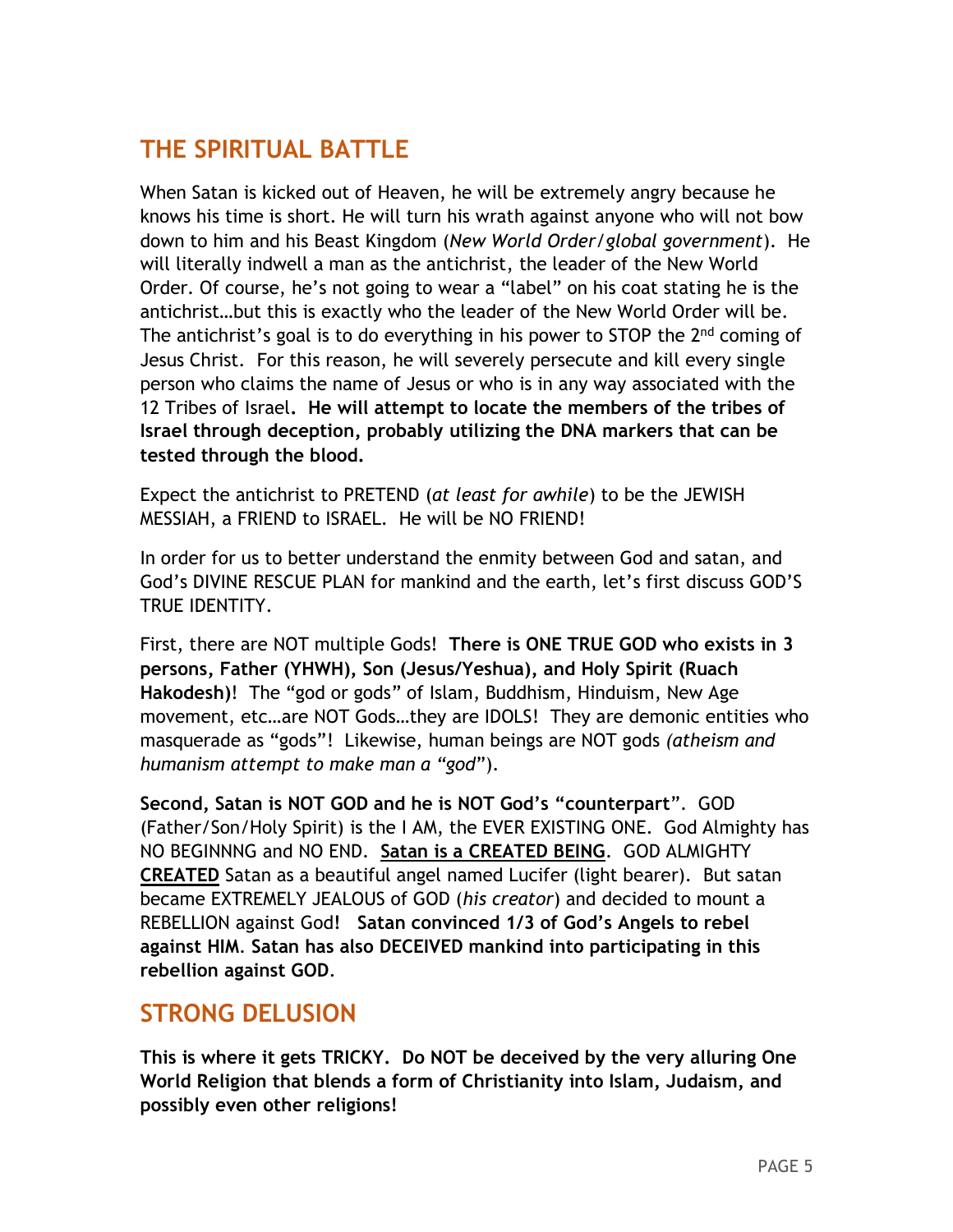This One World Religion is a LAST DAYS DECEPTION prophesied by JESUS HIMSELF and also spoken of in the book of 2<sup>nd</sup> Thessalonians (Bible).

**[Matthew 24:24](http://www.biblica.com/en-us/bible/online-bible/niv/matthew/24/)** For **false** messiahs and **false** prophets will appear and perform great signs and wonders to **deceive**, if possible, even **the elect**.

**Thessalonians 2: 11:** For this reason **God will send upon them a DELUDING INFLUENCE** so that they will **believe what is false**, **<sup>12</sup>** in order that they all may be judged who did not believe the truth, but took pleasure in wickedness.

The True God exists in 3 forms and is the CREATOR, SUSTAINER, and REDEEMER of everything you can see with your eyes and even those things you cannot see. All "religions" do NOT lead to the TRUE GOD! **There is one way to the TRUE GOD…and that is through HIS SON…JESUS CHRIST!** 

**There are NOT multiple paths to Heaven! There is ONE WAY TO HEAVEN…JESUS CHRIST!** 

**[John 14:6](http://www.biblica.com/en-us/bible/online-bible/niv/john/14/) <sup>6</sup>Jesus answered, "**I **AM** THE way **and THE TRUTH and THE LIFE. No one comes to the Father except through me.**

In the book of Genesis (*means Beginning),* **God CREATED the Heavens and the earth and that it was GOOD.** This is what REALLY HAPPENED in the BEGINNING. **The Big Bang Theory and the Theory of Evolution are SATANIC LIES!** The first inhabited place on earth was the GARDEN OF EDEN. When God created mankind (*Adam and Eve),* He placed them in the garden. The garden was a BEAUTIFUL PARADISE where there was no sin, sickness, suffering or death**. Adam and Eve were created in God's image…IMMORTAL**. God did not INTEND for mankind to grow old, sick, and die. **In the Garden, God walked freely among mankind.**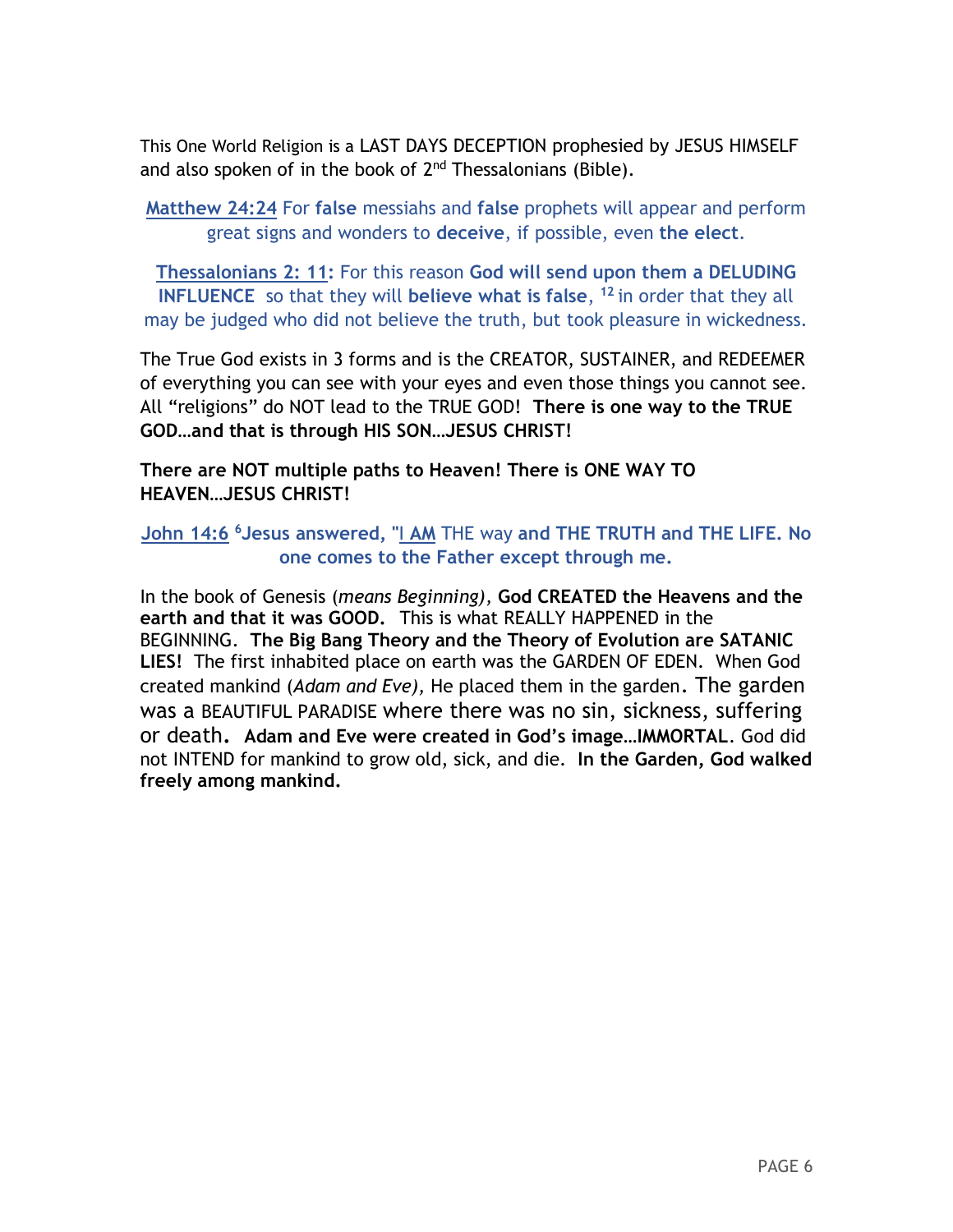# **THE TWO TREES IN THE GARDEN**



There were two symbolic "trees" in the Garden. One was the **TREE OF LIFE**, the other was the **TREE OF THE KNOWLEDGE OF GOOD AND EVIL.** In order for Adam and Eve to continue to eat of the tree of life (*eternal, everlasting life - IMMORTALITY*), they were instructed NOT to eat of the tree of "good and evil". God WARNED them that if they ate from that tree, they would surely die! **God had ONLY one rule!**

The problem is, the ENEMY (Satan) was also in the garden DISGUISED as a friend, an "angel of light". Why was the enemy there? Only God knows. But this enemy, now known as the serpent (*satan*) deceived Eve, convincing her to disobey God's only rule. The serpent cunningly told Eve that she and Adam would NOT die if they ate the "forbidden fruit".…and that the only reason God did not want them to eat of that "fruit" (*tree of the knowledge of good and evil)* is because if they were to eat of it, they would be like God**! The serpent wanted Adam and Eve to sin because he BELIEVED that would spell CERTAIN DISASTER for God's Creation. Sin KILLS, STEALS, and DESTROYS, and the enemy wanted to DESTROY GOD'S CREATION because he HATES GOD!**

The serpent placed DOUBT in Eve's mind, making her think that somehow God had deceived them and was not allowing them to partake of something good. Isn't that EXACTLY what the devil continues to do today?

Eve BELIEVED the LIES of the devil over the TRUTH of God and ATE from the tree. She then convinced Adam to also eat of it, **and thus began THE FALL OF MAN.**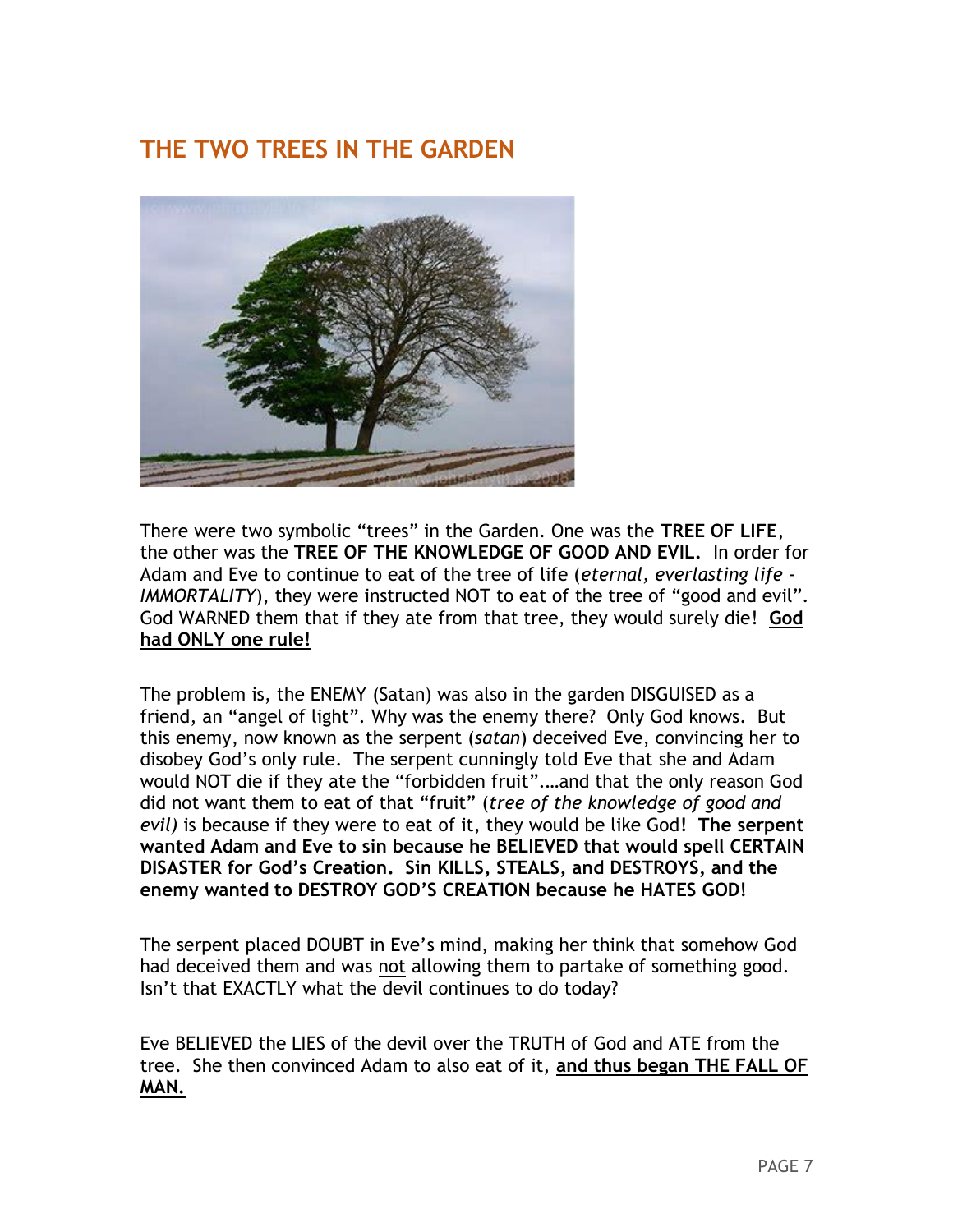Now we understand that the "**TREE OF LIFE" and the "TREE OF THE KNOWLEDGE OF GOOD AND EVIL" are not two LITERAL trees**. In a way, we can think of them as **TWO WORLD VIEWS,** or we can even think of them as TWO INDIVIDUALS.

#### **Tree of Life…**

The tree of LIFE symbolizes JESUS CHRIST, the SON of GOD, our Messiah. This WORLD VIEW BELIEVES in God, BELIEVES in the Son of God, JESUS CHRIST, BELIEVES in God's Word (Bible) as the only TRUTH, and follows God's ways as well as humanly possible**. The TREE OF LIFE is found on the** NARROW ROAD that leads to ETERNAL and ABUNDENT LIFE!

#### **Tree of the Knowledge of Good and evil…**

**The tree of the knowledge of good and evil symbolizes satan, the devil**, otherwise known as the adversary. This WORLD VIEW does NOT believe in God, REJECTS God's Son, the Messiah JESUS CHRIST, REBELS against God's ways, His laws, His precepts, against God HIMSELF. This worldview seeks to create its own set of truths…that are not truth, but lies. This WORLD VIEW lends itself to chaos and disorder as **everyone believes or does what is right in his own eyes**. The tree of the "knowledge of good and evil" is found on the WIDE ROAD that leads to DESTRUCTION and DEATH. **Sadly, the vast majority of mankind prefers TO eat from this tree while traveling down the wide road that leads to DEATH.**

## **NAKED AND AFRAID**

**After "the Fall of man", Adam and Eve realized that they were naked.** They tried to clothe themselves in some super inadequate FIG LEAVES, which was pretty much a joke. Because of their REBELLION, they stood NAKED before GOD! But God, in His everlasting kindness and compassion, and even though He had been BETRAYED by both of them, sewed some animal skins so that Adam and Eve could have their SHAME COVERED. This was both a compassionate PHYSICAL act and a compassionate SPIRITUAL act.

In the garden, God sacrificed animals so that He could use their skins to clothe mankind (*Adam and Eve*), who were now naked (*sin highly visible to God*). **Although God had warned Adam and Eve that eating of the tree of the knowledge of good and evil would bring about death, neither Adam nor Eve had any concept of what that meant**.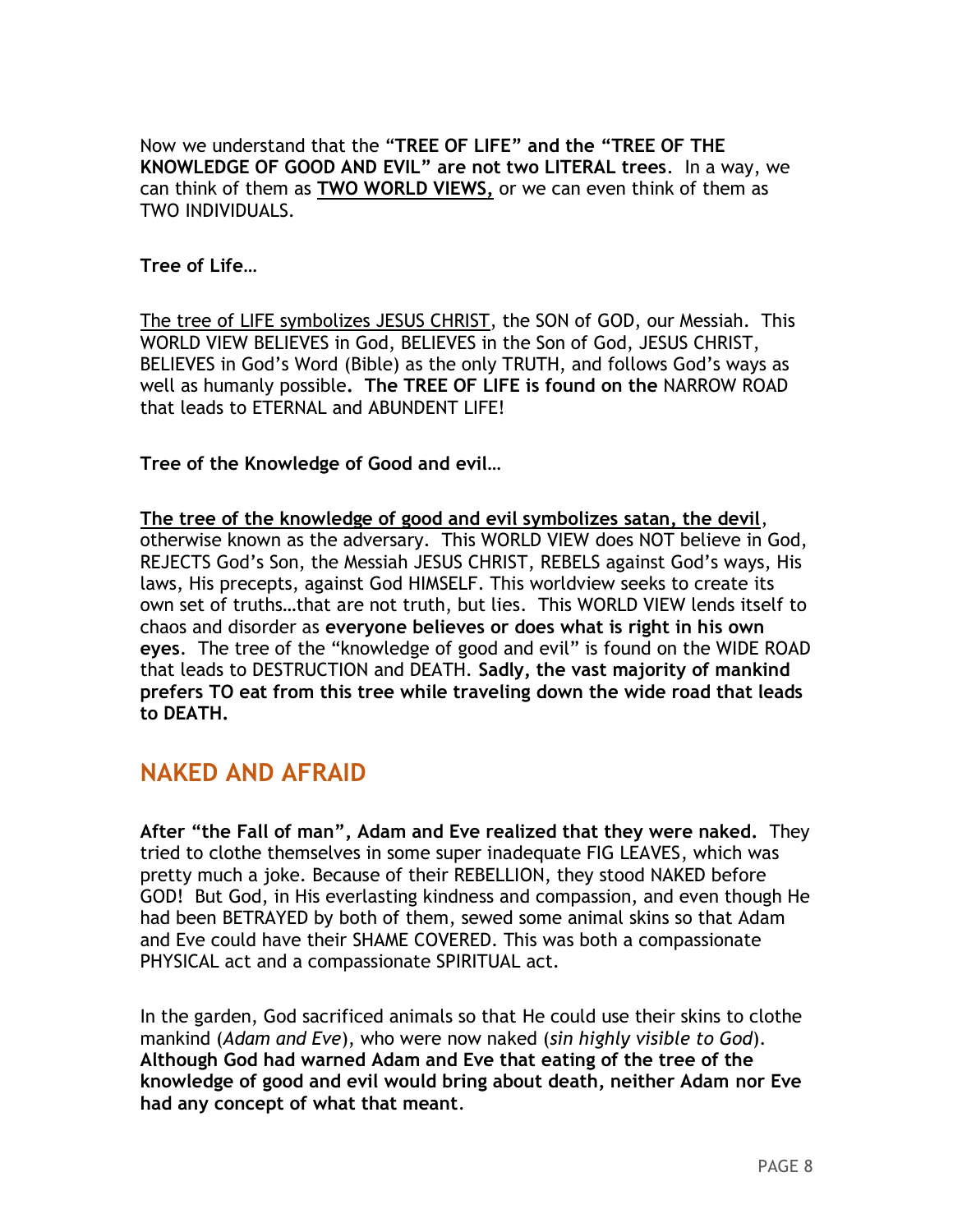**They had never seen or experienced death**. In the garden, there had been no death. Animals did not die. Fruit did not rot or fall to the ground and die. The garden of Eden was a place of perfect LIFE…kind of like HEAVEN.

The Garden of Eden was a little slice of HEAVEN on earth. But now, Adam and Eve had to WITNESS the HORROR of death, as animals had to be slain *in their place* in-order for **their sin and shame to be covered**.

**The sacrificial system that later became such an important part of Israel's HIS story BEGAN in the garden of Eden!**

**Even as God pronounced judgment against Adam, Eve, and the serpent, HE also preached the Gospel. God was REVEALING his PLAN of REDEMPTION to mankind IN THE BEGINNING.** God told Eve that one day she would have a descendant who would CRUSH the head of the serpent, but the serpent would BRUISE her DESCENDANT'S heel. This is exactly what happened at the CROSS.

**Genesis 3: <sup>14</sup>** The LORD God said to the **SERPENT**,

**"Because you have done this,** Cursed are you more than all cattle, And more than every beast of the field; On your belly you will go, And dust you will eat All the days of your life;

And I will put enmity Between you and the **WOMAN**, And **between your seed and HER SEED; He shall bruise you on the head, And you shall bruise him on the heel."**

Satan is crafty and clever. He understood that women do not have "seed" *(women have eggs, men have seed*)..so he was able to DEDUCE that the woman's "promised seed" (*descendant*) had to come from a VIRGIN BIRTH. This is why so many pagan religions have adopted a "virgin birth story"! **Satan decided to pre-empt the true virgin birth (***JESUS CHRIST)* **with a false virgin birth story (pagan religions) so that people would NOT believe the truth when it finally came along**.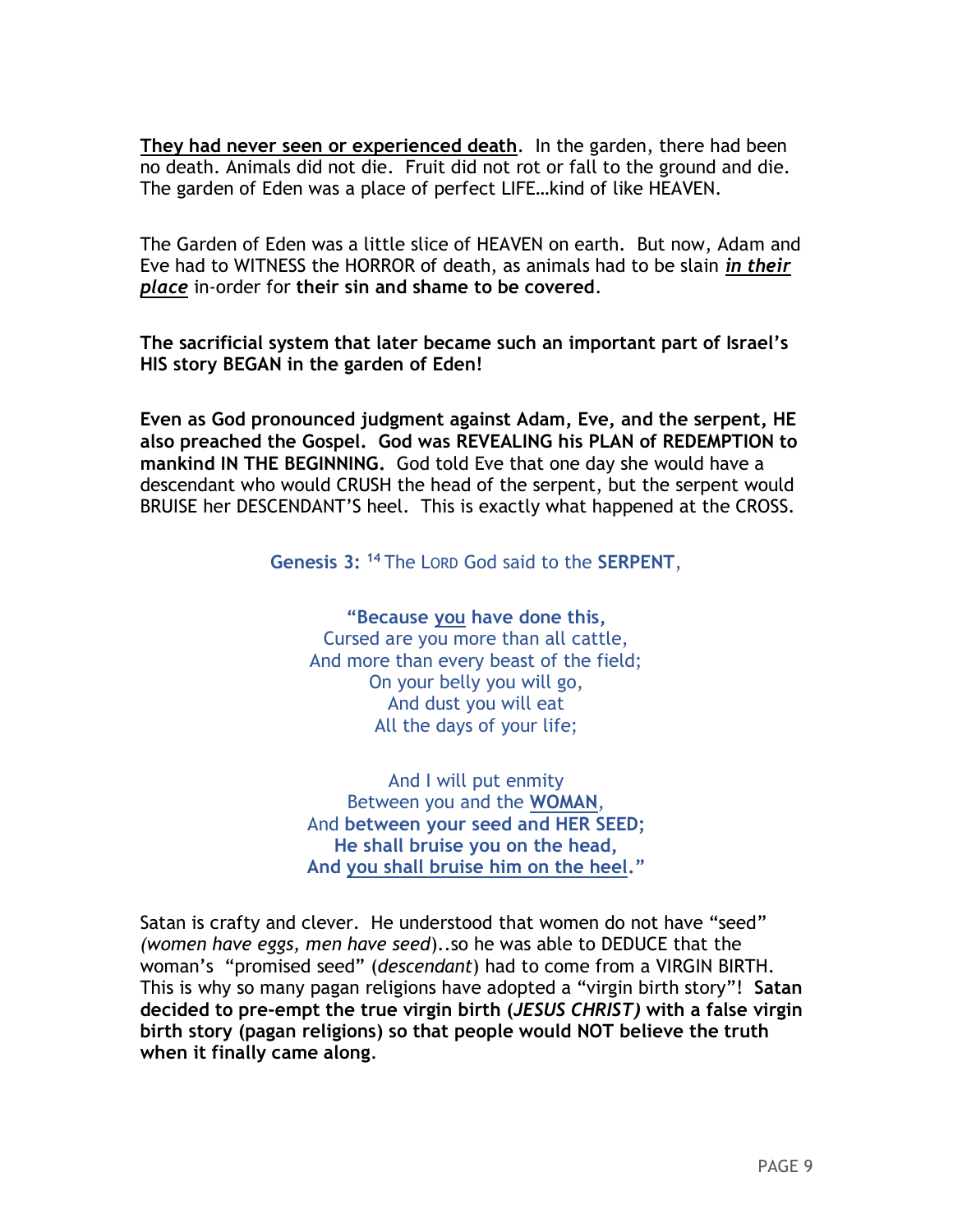This is why there are so many pagan religions with "mother god", "father god", and "son god"….These are all false, **demonic religions**.

There is only ONE TRUE GOD who exists as **Father** (YHWH), **Son** (YESHUA/JESUS), and **Holy Spirit** (RUACH HAKODESH). **We understand that "the Trinity" is a difficult concept to grasp…HE is ONE GOD who exists in 3 forms simultaneously**. The only **example** we can give to help you better understand the TRINITY is H20. The H20 Molecule can exist in 3 forms. It can exist as liquid WATER, solid ICE, OR GAS (steam). It is the same compound existing in 3 forms and is the best metaphor we can come up with to describe or understand the INFINITE TRINITY with our FINITE human brains.

In the Garden, satan also witnessed the sacrificial system when God killed animals and sewed the skins to provide a temporary covering for Adam and Eve. Satan then instituted a perverted 'VERSION' of this system in his own pagan worship. However, this PERVERTED sacrificial system often replaced animal sacrifices with HUMAN sacrifices. Satan's perverted system directed worship to himself and to demons. Paganism, Polytheism, Islam, and all false religions worship and sacrifice to demons! **This is an ABOMINATION before God!**

God set up the SACRIFICIAL SYSTEM to bring man back into relationship with HIMSELF…ultimately FORESHADOWING the FINAL SACRIFICE, when GOD HIMSELF (JESUS CHRIST), clothed in the LIKENESS of human flesh, would become the FINAL SACRIFICE to atone for the sins of mankind.

But the enemy used HUMAN SACRIFICE to gain POWER for himself and his followers. The enemy's followers are those who are currently in charge of the New World Order, the beast kingdom who has risen or is rising to power.

God chose ISRAEL as HIS BRIDE (*chosen people)* to INTRODUCE HIS LAWS, HIS PRECEPTS (*including the true animal sacrificial system*), and ULTIMATELY HIS MESSIAH (*Savior*). **The Word Messiah (Savior) points to the God/Man, the One who would finally bridge the huge CHASM (***caused by sin***) between GOD and MAN**.

All of Israel's animal sacrifices were done to provide "temporary clothing" so that mankind could once again BEGIN to enter back into a RELATIONSHIP with the CREATOR GOD. These animal sacrifices were only a FORESHADOWING of the ULTIMATE and FINAL SACRIFICE. **God Himself chose to CLOTHE himself in the LIKENESS of human flesh so that our sin would not only be COVERED, but also be REMOVED FOREVER.**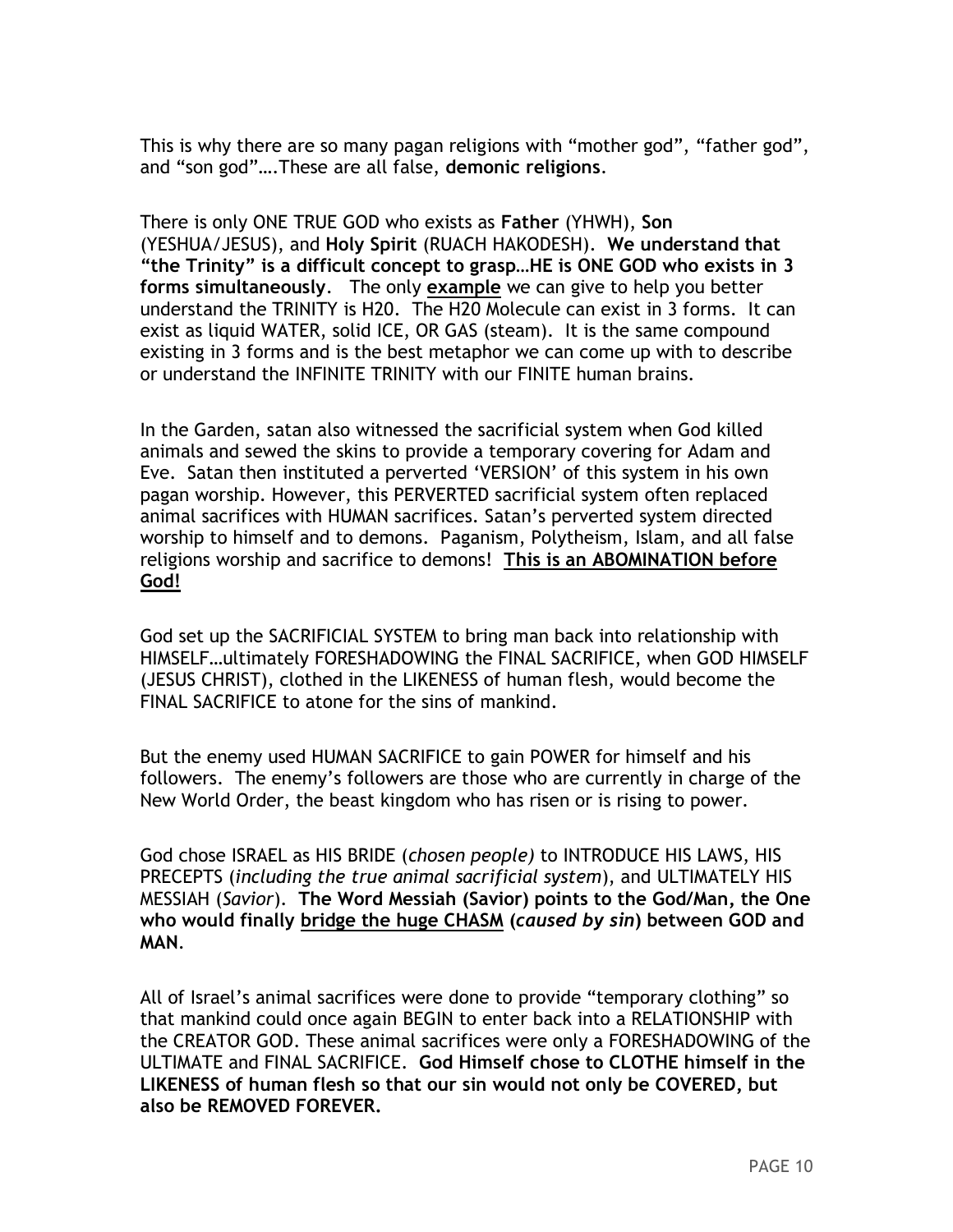# **JESUS CHRIST IS OUR COVERING**



The Lord Jesus Christ (*GOD ALMIGHTY*), born of a virgin, the "seed of the woman", lived a COMPLETELY SINLESS life, took upon HIMSELF the SINS of all mankind (*past/present/future*), and CONDEMNED sin for ALL TIME on the CROSS.

Jesus was born a JEW, FULFILLING all the REQUIREMENTS of the LAW PERFECTLY, and then BURIED SIN FOREVER at the CROSS! **This is the NEW COVENANT written in the BLOOD OF JESUS spoken of by the Old Testament prophet Jeremiah. Jeremiah wrote about the New Covenant HUNDREDS OF YEARS before JESUS came on the scene.** 

**The NEW COVENANT is for ALL mankind.**

**Jeremiah 31:31: <sup>31</sup>** "Behold, days are coming," declares the LORD, "when **I will make a NEW COVENANT** with the house of **Israel** *and* with the house of **Judah**, *(JEW and GENTILE)*

> **Hosea 8:8**: Israel (northern tribes) is swallowed up; **They are now among the gentiles Like a vessel in which no one delights.**

**Jesus ROSE from the dead 3 days and 3 nights AFTER his death on the cross, conquering SIN, DEATH, and the GRAVE!** The grave could NOT HOLD HIM because Jesus had NO SIN! Everyone who BELIEVES in the FINISHED WORK of JESUS CHRIST on the CROSS, and make JESUS the LORD of their LIVES, will be granted ETERNAL (EVERLASTING) LIFE

**JESUS CHRIST offers ALL of mankind the ONLY PATH to God! There is NO OTHER WAY to get to GOD or HEAVEN! Jesus is the ONLY WAY for both JEW and GENTILE!**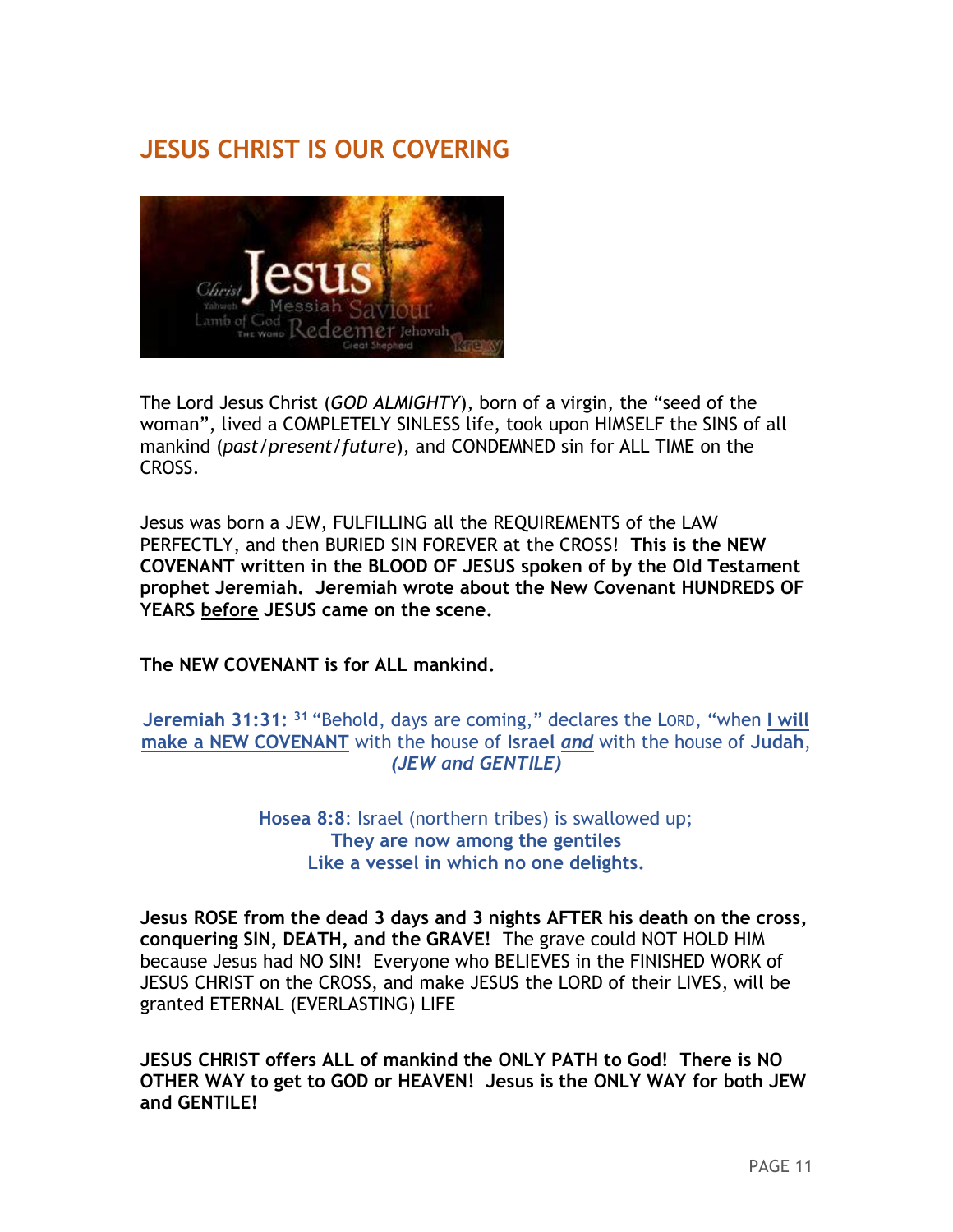## **SIN DEMANDS A PENALTY**

The soul who sins will die. This is written into the immutable, unchangeable Word of God. God will never go against His Word! Satan KNEW that God would NEVER go against HIS WORD which is WHY he **TRICKED Adam and Eve into SINNING…he wanted them to DIE!** 

**This is also why Satan works so hard to in this PRESENT AGE to TEMPT people to SIN, and to KEEP people from KNOWING the TRUE GOD – JESUS CHRIST! He wants to DESTROY God's creation!**

**Ezekiel 18:4:** Behold, every soul belongs to Me; both father and son are Mine. **The soul who sins is the one who will die.**

**God cannot just 'brush off sin'.** ALL mankind has SINNED and fallen short of the glory of God. **Our debt MUST BE PAID!!** We have a choice.

- 1. We can either pay this DEBT ourselves through an eternity in hell (ETERNAL DEATH/ separated from God),
- 2. OR we can receive JESUS' death on the CROSS as PAYMENT for OUR SIN and thereby be granted ETERNAL (EVERLASTING) LIFE.

**There are no other options. There is no "plan B". Jesus is the ONLY PATH to HEAVEN (the Kingdom of God).** 

We cannot get to Heaven simply by being a "good person" because we can NEVER be good enough! Nobody can! All people who have ever lived on this planet (except for JESUS CHRIST) have SINNED and fallen short of the glory of God.

**Romans 3:23: <sup>23</sup> for all have sinned and fall short of the glory of God,**

**How do we get to Heaven? Through FAITH in JESUS CHRIST, the SON OF GOD, our SAVIOR!** 

**John 3:16:** For **God so LOVED the WORLD** that **HE sent HIS ONE AND ONLY BEGOTTEN SON** that WHOSOEVER would **BELIEVE** in **HIM** would NOT PERISH but **have EVERLASTING LIFE!**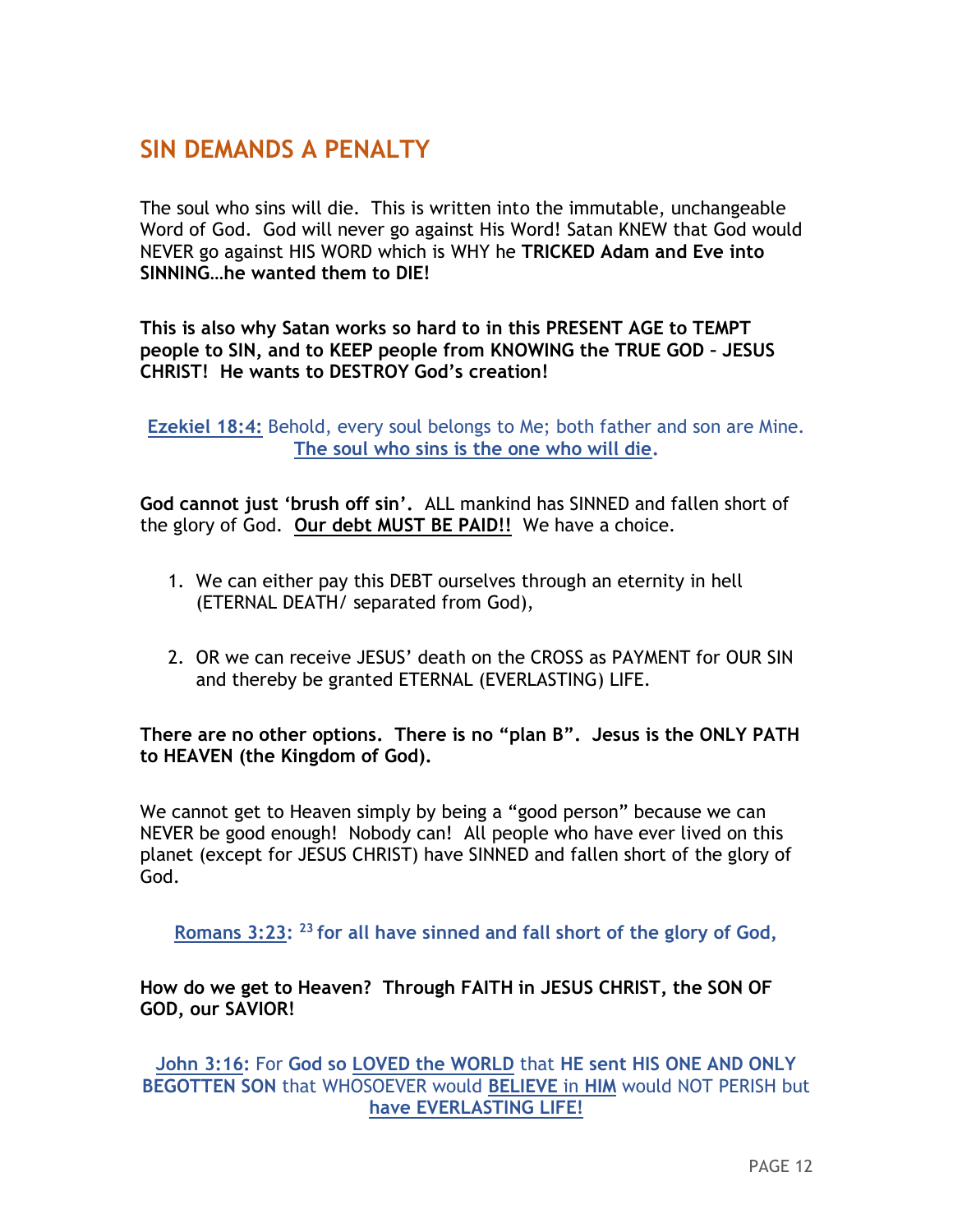# **GOD'S DIVINE RESCUE PLAN**



**God's ULTIMATE plan for mankind and for the earth is REDEMPTION, RESTORATION and LOVE**! God IS LOVE, and HE loves mankind! God desires a FAMILY! This is why family has been SO important here on earth! God is building a FAMILY and HE will completely RESTORE all things! **God's plan of SALVATION is His Divine RESCUE PLAN!**

**Gods DIVINE RESCUE PLAN has been one of PROGRESSIVE REVELATION. God has SLOWLY and PROGRESSIVELY revealed HIS DIVINE CHARACTER and HIS PLAN of REDEMPTION throughout the ages.** The plan, from the VERY BEGINNING, was to BRING GOD'S MESSIAH (SAVIOR) – the **"PROMISED SEED**" who would RESCUE ALL PEOPLE from SIN and DEATH! God chose ISRAEL to reveal His laws, His precepts, and His Son Jesus Christ. The Jewish people REJECTED her Messiah and will therefore have to endure the time of Tribulation. But God is not DONE with the Jewish people yet. **He will call a REMNANT to the TRUTH of JESUS CHRIST, the TRUE MESSIAH.**

**The enemy has been working HARD to STOP God's plan of Redemption**. First, he attempted to STOP Jesus' FIRST coming by having every single Jewish boy under the age of two killed during the time that Jesus was born. The Bible details to us how the antichrist is going to try to STOP Jesus' SECOND coming through his attempts to deceive and to kill every single person from the 12 Tribes of Israel.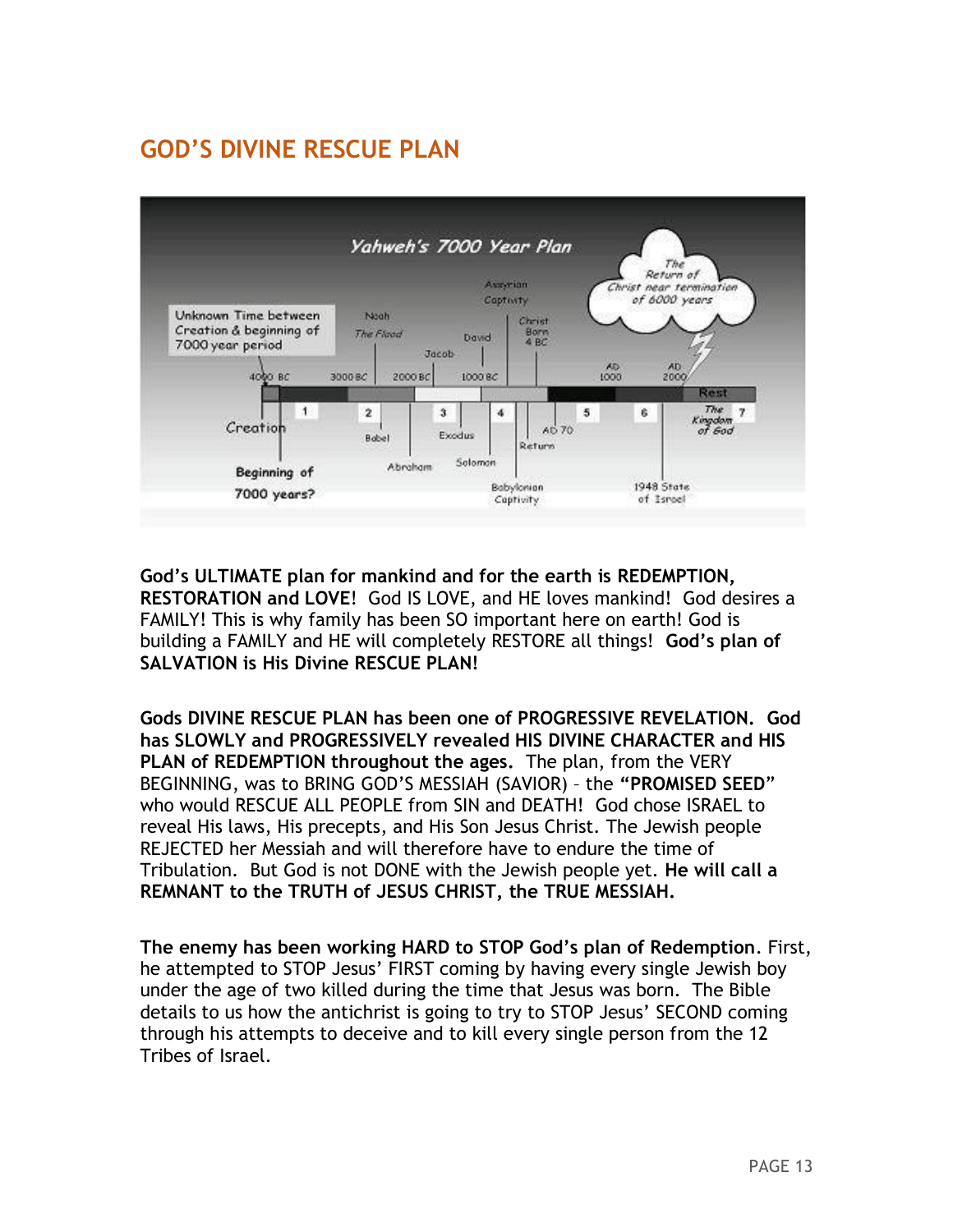**The enemy WILL NOT SUCCEED with his evil plans! NO ONE can STOP the MIGHTY HAND OF GOD ALMIGHTY!** 

**Jesus came on the scene 2000 years ago, at the perfect time in History (God's Story)! Since the time that ISRAEL REJECTED and CRUCIFIED her MESSIAH, God's PRIMARY FOCUS has been on SAVING as many GENTILES (non-Jews) AS POSSIBLE.** This is the Church Age….the AGE OF GRACE! This is the time when God's Holy Spirit would be poured out on ALL MANKIND!

Jesus is GOD IN THE FLESH and the ONLY person to have EVER lived on earth WITHOUT SIN! Jesus is therefore the ONLY PERSON CAPABLE of being the SACRIFICE for SIN**!** 

**[Romans 10:9](http://www.biblica.com/en-us/bible/online-bible/niv/romans/10/) If you** declare with your mouth, "Jesus is LORD," and **believe** in **your heart** that God raised him from the dead**, you will be saved.**

The age of Grace is not an unlimited amount of time as some would think. It began in approximately 32AD with the birth of the Church at Pentecost 50 days after Jesus rose from the dead, and has lasted for 2000 years**, but NOW this time is over** *(if you are reading this AFTER the Rapture of the Church).*

If you are reading this BEFORE the Rapture, then there is still a LITTLE time to ACCEPT JESUS NOW! **The sooner you make your choice for Jesus, the better!** 

# **THE RAPTURE OF THE CHURCH**



The Rapture of the Church is the "catching away" of the Bride of Christ. God has NOT appointed HIS CHURCH to wrath. **Jesus Christ has a plan to RESCUE His Church from the EARTH so that they do not have to ENDURE the time of TRIBULATION (***final 3.5 years***) on the earth.** This time is known as the worst time that has ever been on the earth.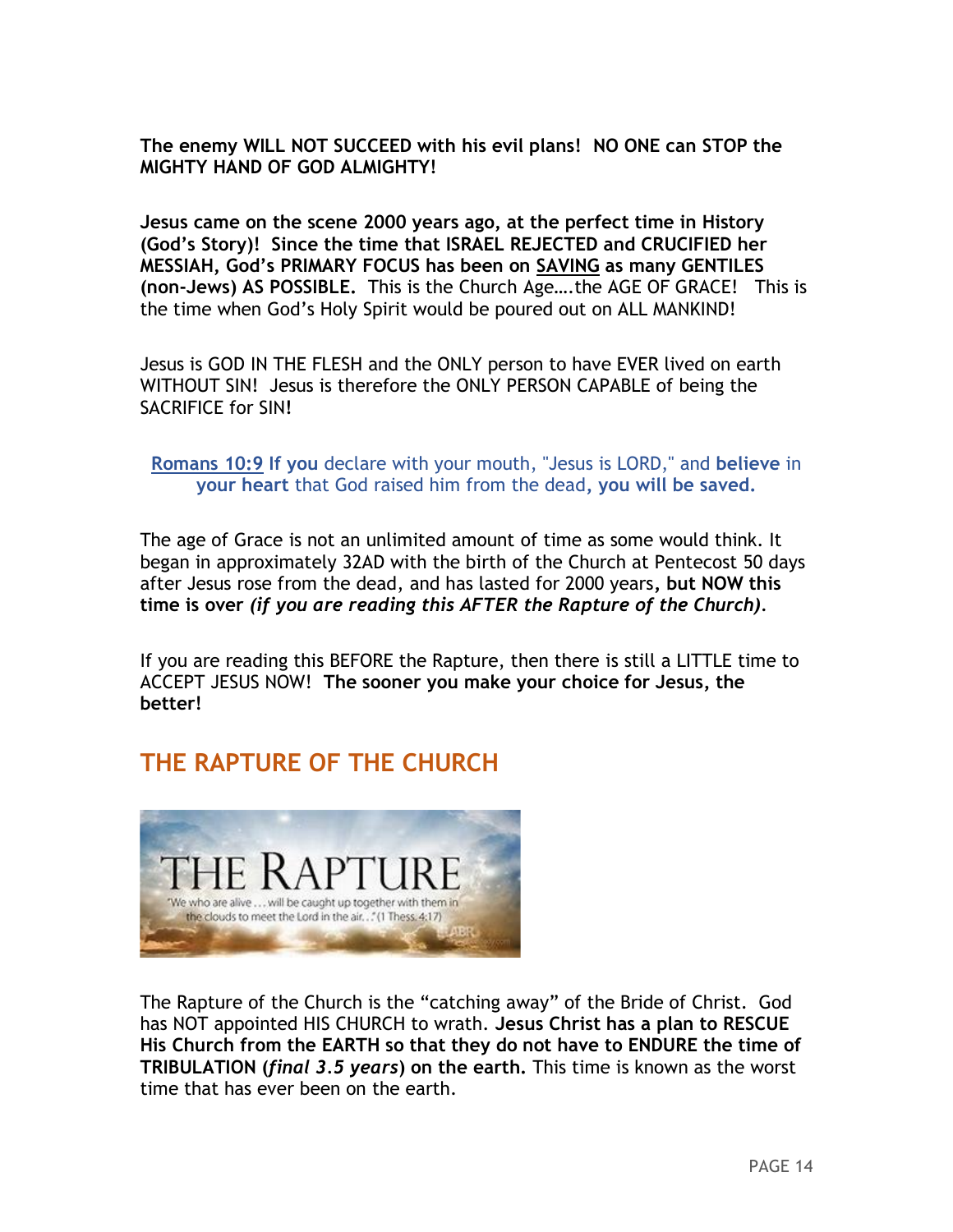**1 Thessalonians 5:9:** For **God has not destined us for wrath**, but for obtaining salvation through our Lord Jesus Christ,

**1 Thessalonians 4:16**: For **the Lord Himself will descend from heaven** with a **shout**, with the **voice of** *the* **archangel** and with **the trumpet of God**, and **the dead in Christ will RISE FIRST <sup>17</sup>** Then we who are alive and remain will **be CAUGHT UP** together with **them in the clouds to meet the Lord in the air, and so we shall always be with the Lord.**

God's Jewish people who do not know the Lord Jesus Christ will be left to endure the Tribulation for the purpose of bringing them to their Messiah Yeshua**. God does have a plan to supernaturally protect His Jewish remnant who will REFUSE the mark of the beast and bow the knee to the Lord Jesus Christ.**

**Rev. 12:** And she gave birth to a son**, a male** *child (body of Christ/Church)*, who is to rule all the nations with a rod of iron; **and her child was caught up (***Harpazo/Rapture)* to God and to His throne.

<sup>6</sup> Then the woman (*Remnant***/***Israel)* **fled into the wilderness** where she \*had a place **PREPARED BY GOD**, so that there she would be **NOURISHED** for one thousand two hundred and sixty days. (*three and a half years*).

**The Rapture is a very intense supernatural event that has been prophesied to happen in the last days.** Although supernatural, the Rapture is not unprecedented, meaning that there have been a couple of people in the Bible who were supernaturally "taken up into Heaven" without seeing death. Enoch (*before the flood*), and the Old Testament prophet Elijah (*after the flood*).

**Hebrews 11:5:** By faith **Enoch WAS TAKEN UP so that he would NOT SEE DEATH;** AND HE WAS NOT FOUND BECAUSE **GOD TOOK HIM UP;** for he obtained the witness that before his being taken up he was pleasing to God

**2 Kings 2:11**: As they were going along and talking, behold, *there appeared* a chariot of fire and horses of fire which separated the two of them. **And Elijah**  WENT UP **by a whirlwind to heaven.**

**We believe that these (***Enoch and Elijah***) will be the TWO WITNESSES you may or may not have heard about, who will be WITNESSING to the nation of Israel (Jewish people) during the TRIBULATION**.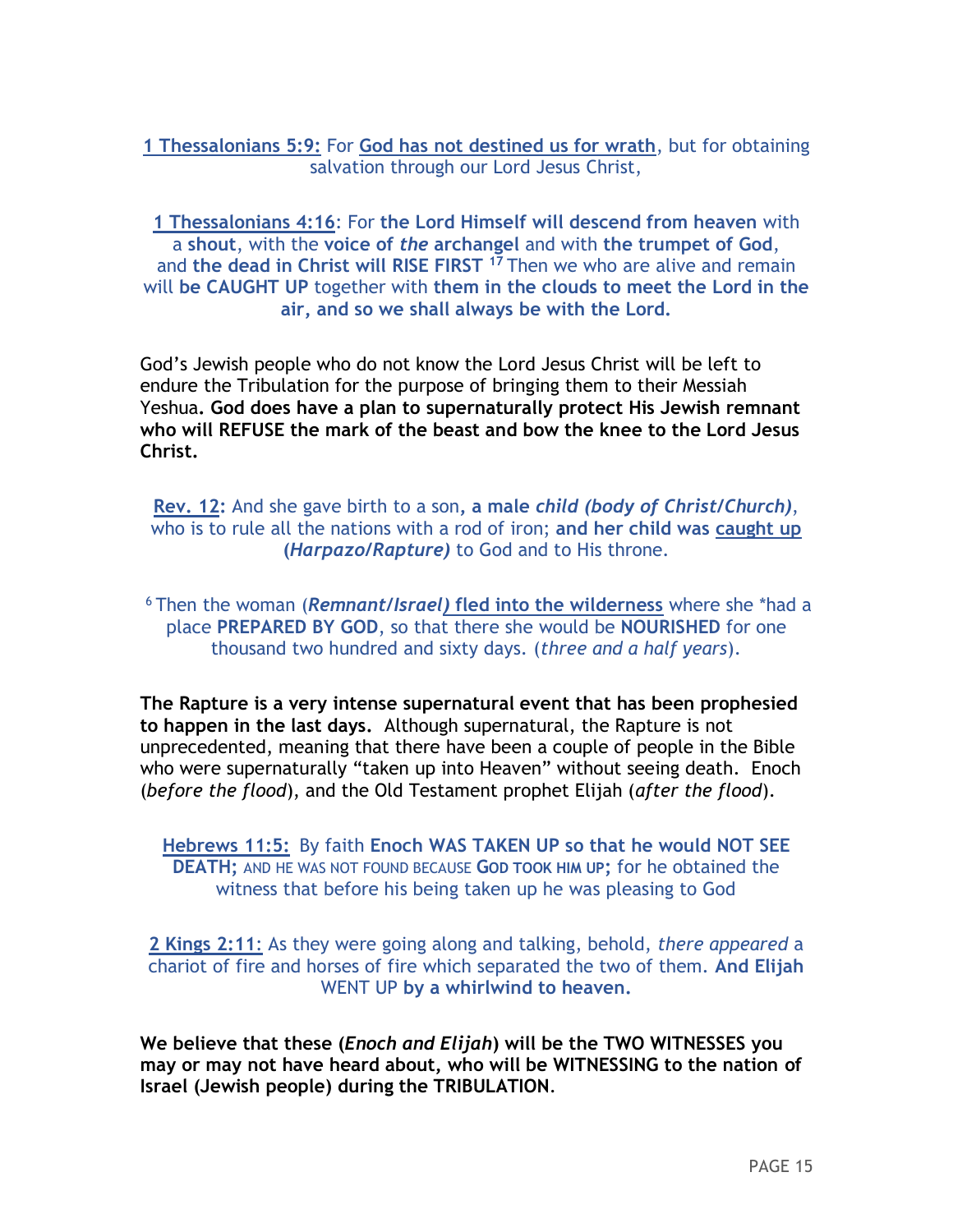They will be WITNESSING to the TRUTH, the GOOD NEWS of the GOSPEL of JESUS CHRIST in JERUSALEM, that JESUS is the SON OF GOD who came to earth to TAKE AWAY THE SIN of ALL WHO WOULD BELIEVE!

## **WHY DIDN'T JESUS TAKE ME?**

If you are reading this AFTER the Rapture, you are PROBABLY beginning to realize that you have been LEFT BEHIND.

AT this time, you may be feeling rejected by God. You may be saying to yourself "Why didn't Jesus take me?" Or "I don't understand, I've led a good life". "I'm a Christian." The problem isn't that God rejected you, the problem is that you rejected HIM. By not FULLY committing your life to Jesus and by declining HIS INVITATION to FOLLOW HIM COMPLETELY, you have left HIM with no choice but to leave you behind**.** 

**Those WALKING BY THE FLESH and NOT BY THE SPIRIT are at GREAT RISK of being LEFT BEHIND.** Walking by the flesh means putting the things of this world, the lust of the flesh, the lust of the eyes, and the pride of life…before God**.** 

**If you practiced sin, making sin a LIFESTYLE, you were walking by the flesh.**  If you thought you could put Jesus on a "back-burner" or in the "back-seat", you were probably a "luke-warm Christian" which would be the only reason a Christian would be left behind. **ALL UNBELIEVERS will be left behind.** Our God is a jealous God who demands to be first in our lives. The Holy Spirit will convict believers of this truth. Jesus warned us in His Word to stay AWAKE and ALFRT.

#### **Luke 21:36:** Watch therefore, **and pray always that you may be COUNTED WORTHY TO ESCAPE all these things that will come to pass**, and **to stand before the Son of Man."**

**Revelation 3:10**: Because you have kept the word of My perseverance**, I also will keep you from the hour of testing, that** *hour* **which is about to come upon the whole world,** to test those who dwell on the earth. **<sup>11</sup>** I AM coming quickly; hold fast what you have, so that no one will take your crown.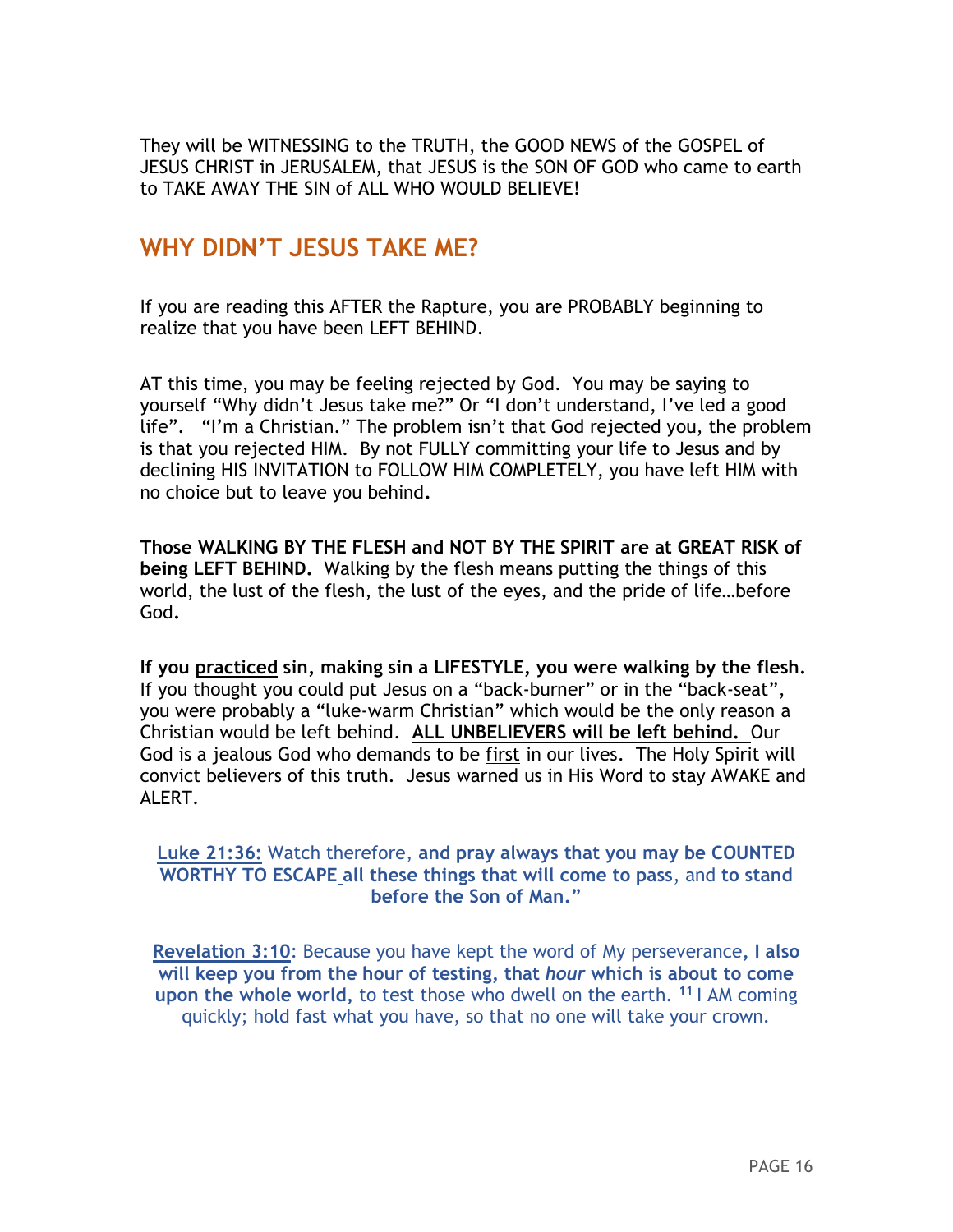**Matthew 7:21:** "Not everyone who says to Me, 'Lord, Lord,' will enter the kingdom of heaven, but he who does the will of My Father who is in heaven *will enter*.

**Matthew 25:5: <sup>5</sup> Now while the bridegroom was DELAYING**, they all got **drowsy and** *began* **to SLEEP**. **<sup>6</sup> But at midnight there was a shout, 'BEHOLD, the BRIDEGROOM**! Come out to meet *him*.'

**<sup>7</sup> Then all those virgins rose and trimmed their lamps**. **<sup>8</sup> The FOOLISH said to the prudent,** '**Give us some of your oil, for our lamps are going out.' <sup>9</sup>** But the prudent answered, 'No, there will not be enough for us and you *too*; **go instead to the dealers and buy** *some* **for yourselves**.'

#### **<sup>10</sup> And while they were going away to make the purchase, the bridegroom came**, and **those who were ready went in with him to the wedding feast**; **and THE DOOR WAS SHUT**

**<sup>11</sup>** Later the other virgins also came, saying, 'Lord, lord, open up for us.' **<sup>12</sup>** But he answered, 'Truly I say to you, I do not know **you.' <sup>13</sup> BE ON THE ALERT THEN for you do not know the day nor the hour.**

## **The Rapture has already happened, is there hope for me?**

Depending on when you read this "LEFT BEHIND SURVIVAL GUIDE", you may have heard people say "Because we've missed the rapture, we are LOST forever"! That assumption is TOTALLY WRONG**!!! The only way you can find yourself ETERNALLY LOST FOREVER is by receiving the MARK OF THE BEAST.**

Barring that, as long as you have breath in your lungs, you can gain **SALVATION** by trusting in JESUS CHRIST as your SAVIOR….even DURING the TRIBULATION.

#### **John 6:37:** All that the Father gives Me will come to Me, and **the one who comes to Me I will certainly not cast out.**

**Romans 10:12-13:** For there is no distinction between Jew and Greek; for the same *Lord* is Lord of all, abounding in riches for all who call on Him; **<sup>13</sup>** for **"WHOEVER WILL CALL ON THE NAME OF THE LORD WILL BE SAVED."**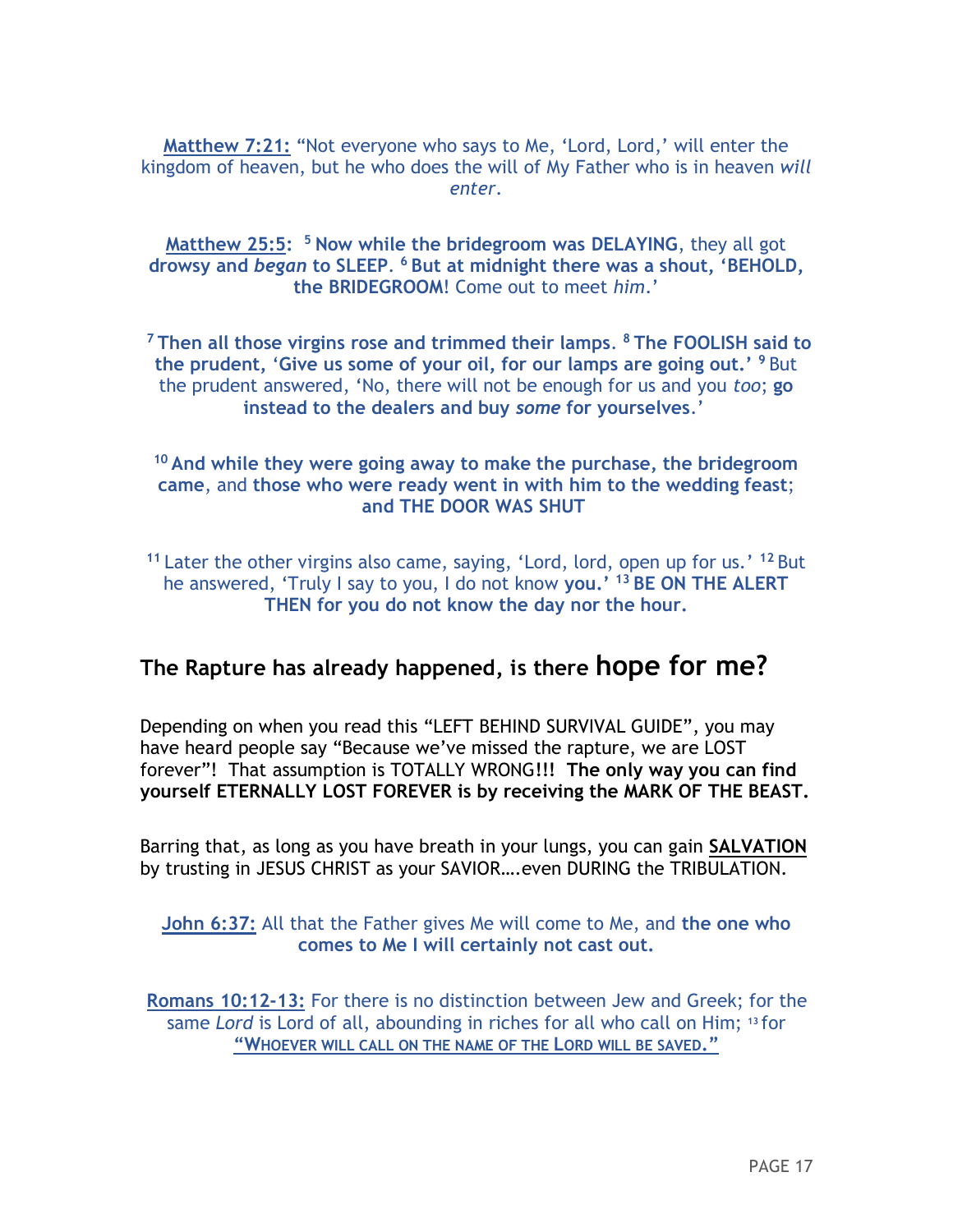## **ENDURING TO THE END**

**Here's the bad news, and it's the most difficult to tell you. As a committed follower of Jesus Christ, you will most likely NOT survive to the end on earth**. There will be no middle ground. During this Tribulation hour, you will have to choose between two masters…the antichrist or Jesus Christ.

Your decision to follow Jesus will NOT be a popular one**. The majority of the world's population will soon be falling captive to the antichrist's hypnotic words**. Because true believers will refuse to join the chorus of praise, the antichrist will demand that all nonconforming Christians be put to death. But what is death? To Christians it is merely sleep.

Beloved, be strong and of good courage! Don't fear men who can only kill the body! God is with you!!! Even if you have to die, Jesus will be with you the way that He was with Stephen when he was being stoned for his faith. It will be worth it!!!

**Revelation 7:** It was also given to him (*antichrist*) to **make war with the saints and to overcome them,** and authority over every tribe and people and tongue and nation was given to him. **<sup>8</sup> All who dwell on the earth will worship him (***antichrist***)**, *everyone* **whose name has NOT been written from the foundation of the world in the book of life of the Lamb who has been slain.**

**[Revelation 14:13](http://www.biblica.com/en-us/bible/online-bible/niv/revelation/14/)** Then I heard a voice from heaven say, "Write this: **Blessed are** the dead **who die in the LORD** from now on." "Yes," says the Spirit, "they will rest from their labor, for their deeds will follow them."**.**

## **DO NOT TAKE THE MARK OF THE BEAST!!**

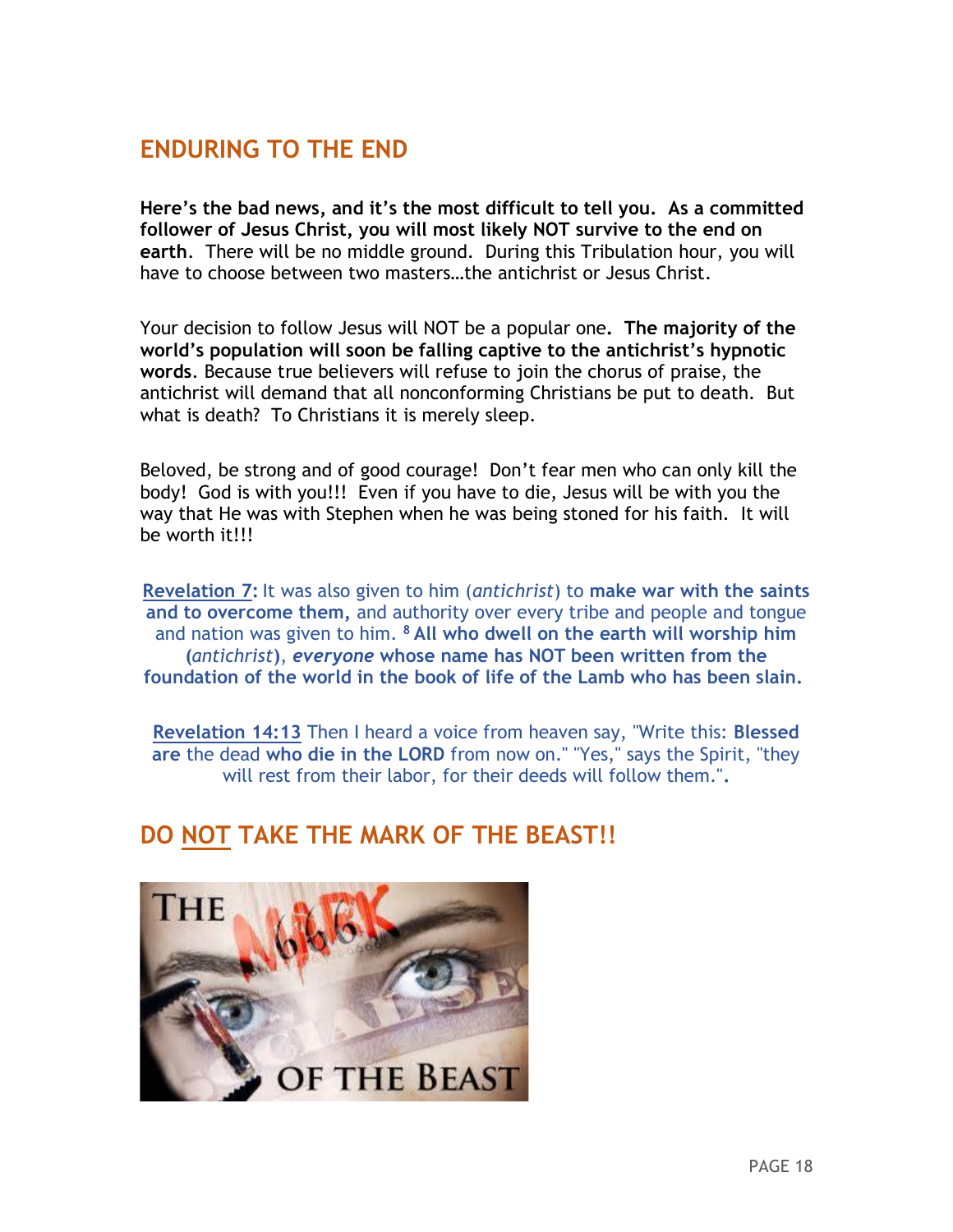At first, it may seem rather easy to secretly be a follower of Jesus Christ**. Unfortunately, very soon the antichrist will be REQUIRING everyone to receive a mark on his or her right hand or forehead**. This electronic implant will be the means by which everyone will buy and sell goods and services. If you do not have this implant or mark, it will become quite obvious. The mark of the beast could come in different forms. It could be a microchip that is required to buy or sell.

It could be some kind of electronic tattoo that is somehow related to a vaccine, also required to buy or sell. **One thing is for sure, it will be REQUIRED in order for a person to conduct commerce in the Beast Kingdom (***New World Order/Global Government***).**

#### **Revelation 13:17:** and *he provides* that **no one will be able to buy or to sell, except the one who has the mark,** *either* the name of the beast or the number of his name.

#### **Be on the Lookout for this Mark of the Beast and DO NOT TAKE IT! If you take the Mark of the Beast, you will be ETERNALLY DAMNED FOREVER!**

Because you can't buy or sell without this mark, you may think you NEED it to survive!!! **Believe me, survival on this earth is NOT worth it! Sure, if you take the mark you MAY survive on earth for awhile, but you will lose your SOUL for ETERNITY!** This cannot be understated! Also, even while on earth there are CONSEQUENCES for taking the mark of the beast! When God pours out HIS FINAL bowls of WRATH, just before Jesus returns, **those who have taken the mark will break out in horrible, disgusting and painful boils!!!** There is NO coming back after this one!

If you think you can take the mark of the beast and then later repent and receive grace, no way! You can't! This is SO SERIOUS!!! **If you take the mark of the beast, there is NO GOING BACK…EVER!!!**

**Don't take the mark of the beast!!! No matter what!!!** Even unto death, do NOT take the mark of the beast!!! **TORMENT FOREVER is a VERY LONG TIME!**

**Revelation 16:2:** So the first angel went and poured out his bowl on the earth; **and it became a loathsome and MALIGNANT SORE on the people who had the MARK OF THE BEAST and who WORSHIPED his image**.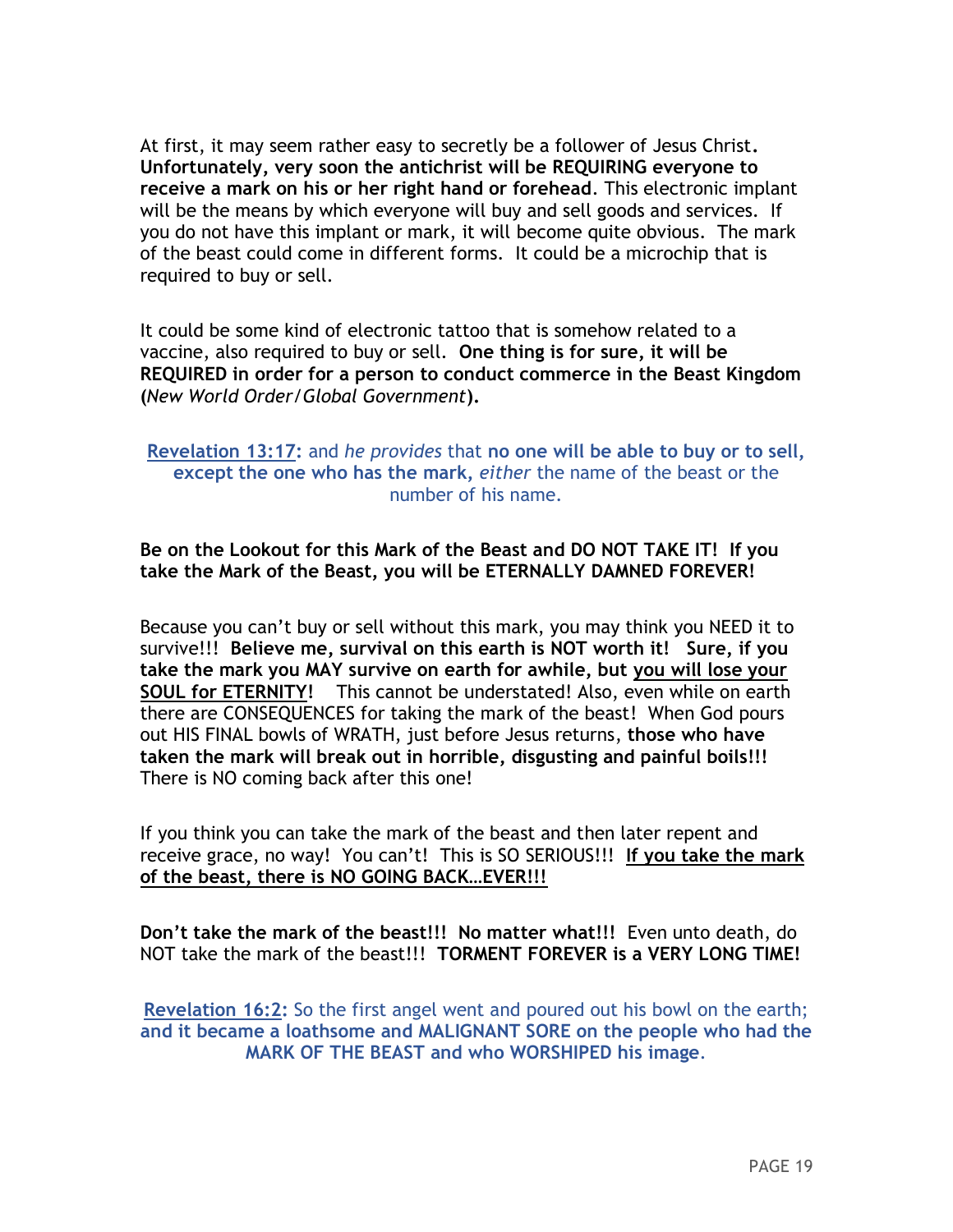**Revelation 14:11:** And the **smoke of their TORMENT goes up FOREVER and ever;** they **have no rest day and night**, those who worship the beast and his image, and **whoever RECEIVES THE MARK OF HIS NAME."**



## **GOSHENS (WILDERNESS REFUGE)**

**Genesis 46:34:** you shall say, 'Your servants have been keepers of livestock from our youth even until now, both we and our fathers,' that you may **live in the land of Goshen; for every shepherd is loathsome to the Egyptians**

In the coming persecution you will probably face some of the greatest trials that Christians have ever had to endure. How long will you have to endure? **From the time the antichrist declares himself to be God, (probably through a fake resurrection), there will only be 3.5 years until JESUS CHRIST returns to the earth.** 

**Who is the antichrist**? We cannot tell you for sure at this time because he has not yet been officially revealed, but there have been MANY people who claim to have received dreams and visions from the Lord indicating that Barack Obama is the antichrist and that Pope Francis is the False Prophet. I personally have had at least 3 dreams about Barack Obama that definitely makes this seem possible. In one particular dream I literally saw him with devil horns and face glowing red. Pray to the Father and ask for Wisdom and Revelation from Jesus regarding his identity. It may become more and more obvious.

**As time passes and the suffering caused by the Tribulation grows more severe, your desire to see Jesus Christ should grow all the stronger**. Scripture tells us that most Tribulation saints will not live to see the conclusion of the Tribulation on earth.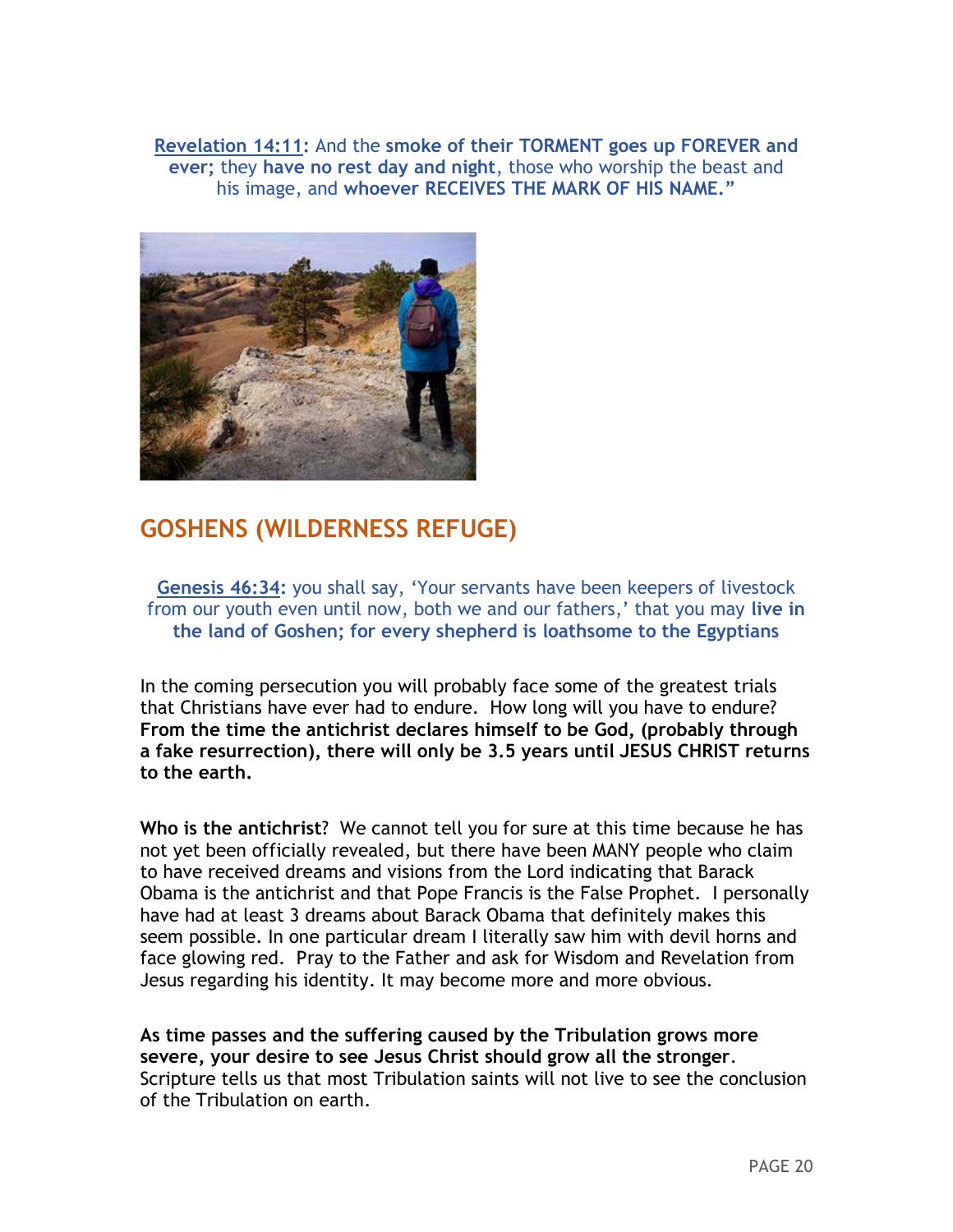If you are facing a situation that requires you to lay down your life, I promise you that the brief moment of pain will be nothing compared to the pleasures of an eternity in God's Glory!

Although it is likely that you will have to lay down your life during the Tribulation, we did read from a fellow sister in Christ before the Rapture that there will be select locations (safe havens) on this earth, determined by God for the education and equipping of the Saints, and cannot be located by the enemy.

**These safe havens are known as Goshens.** Jesus moved one sister in Christ named Julie from her home in Florida to a location in the Appalachian mountains. She left her home, packed up all of her things and moved with her family to a place that was shown to her by God in a vision.

She has received donations and has been stocking supplies sleeping bags, food, water in preparation for the Tribulation Saints.

From what we understand, this location is very remote, "off the grid", and according to what God apparently told her, completely hidden from the enemy. Supposedly, there are Goshens located all over the world.

**We can't tell you where these Goshens are because we have no idea. But from what we have heard, Tribulation Saints can only go there if they receive an invitation from God.**

#### **Matthew 10:22**: You will be hated by all because of My name, but it is **the one who has endured to the end who will be saved.**

**It is much more likely that you will be martyr'd during the Tribulation, but you will awaken in a beautiful world!!!** And Jesus will be with you!! You will recognize Him because His love is hard to miss! His countenance (face) is beautiful and His love is kind, gentle. And warm (actually feels warm). Remember, even though you are left behind, we will all end up in the same place together if you can stand with Jesus now. You will be tested in a severe way, but it will be so totally worth it!!! You will not believe how awesome will be your reward if you can withstand the pressure, the humiliation, hunger, thirst, fear, pain, and likely even death. Do not worry, do not fret. Be strong and of good courage for the Lord your God goes with you wherever you go! You will never be alone!!! It is time to gird up your loins and become a warrior for Jesus!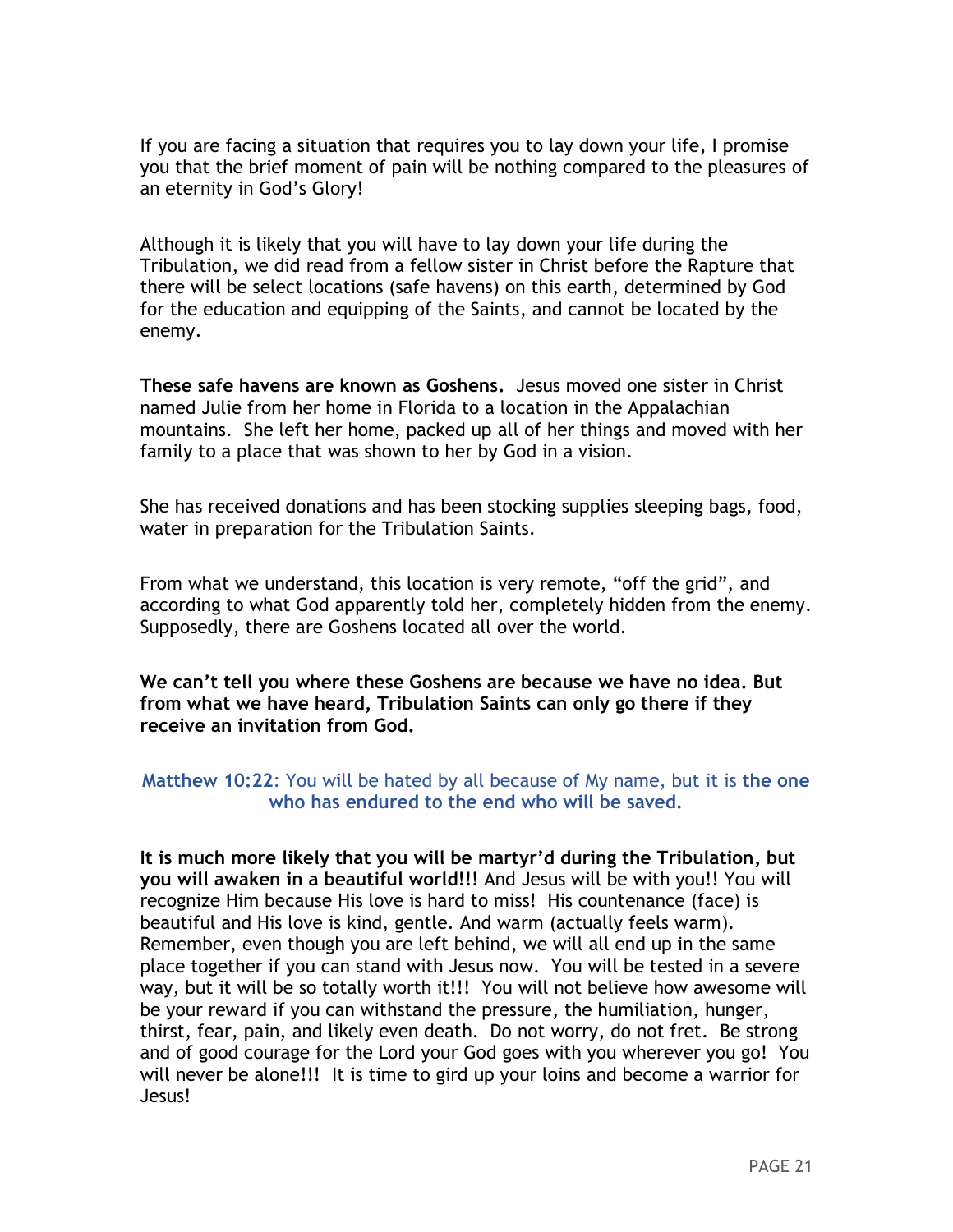If you make your choice for Jesus, He will give you supernatural strength to endure. He will shield you as much as possible, and He will be with you even unto the end.

**Below is a letter written several years ago by Gwendolen, a sister in Christ.**  She said she received this RHEMA Word **from the Lord Jesus Christ** to pass on to God's people who may have been LEFT BEHIND. If you are reading this letter after the Rapture, this Word from the Lord may be for YOU!

## **WORD OF WISDOM from the Lord Jesus Christ,**

## **Received by His servant Gwendolyn Song.**



**"My Children, "This is your Lord and Savior Jesus Christ.** I AM the One who you invited into your hearts at one time or another during your lifetime. My children, what you are currently experiencing is exactly what is written in my Holy Word. These are the birth pains of the coming of the One True Messiah, Jesus Christ. I AM the Savior to the entire world. I made you and I am calling you to a full surrender in Me in order to escape the atrocities of the final phases of my birthing pains. My Father has instructed me to be as gracious as I can to my children in order to allow them to enter into My Heavenlies and this is the purpose of this letter."

"These are my final instructions to the modern day church as written by my scribe Gwendolen**. This is one of the most important tasks of Gwendolen's lifetime, writing this letter from her Savior to the church that is left behind."**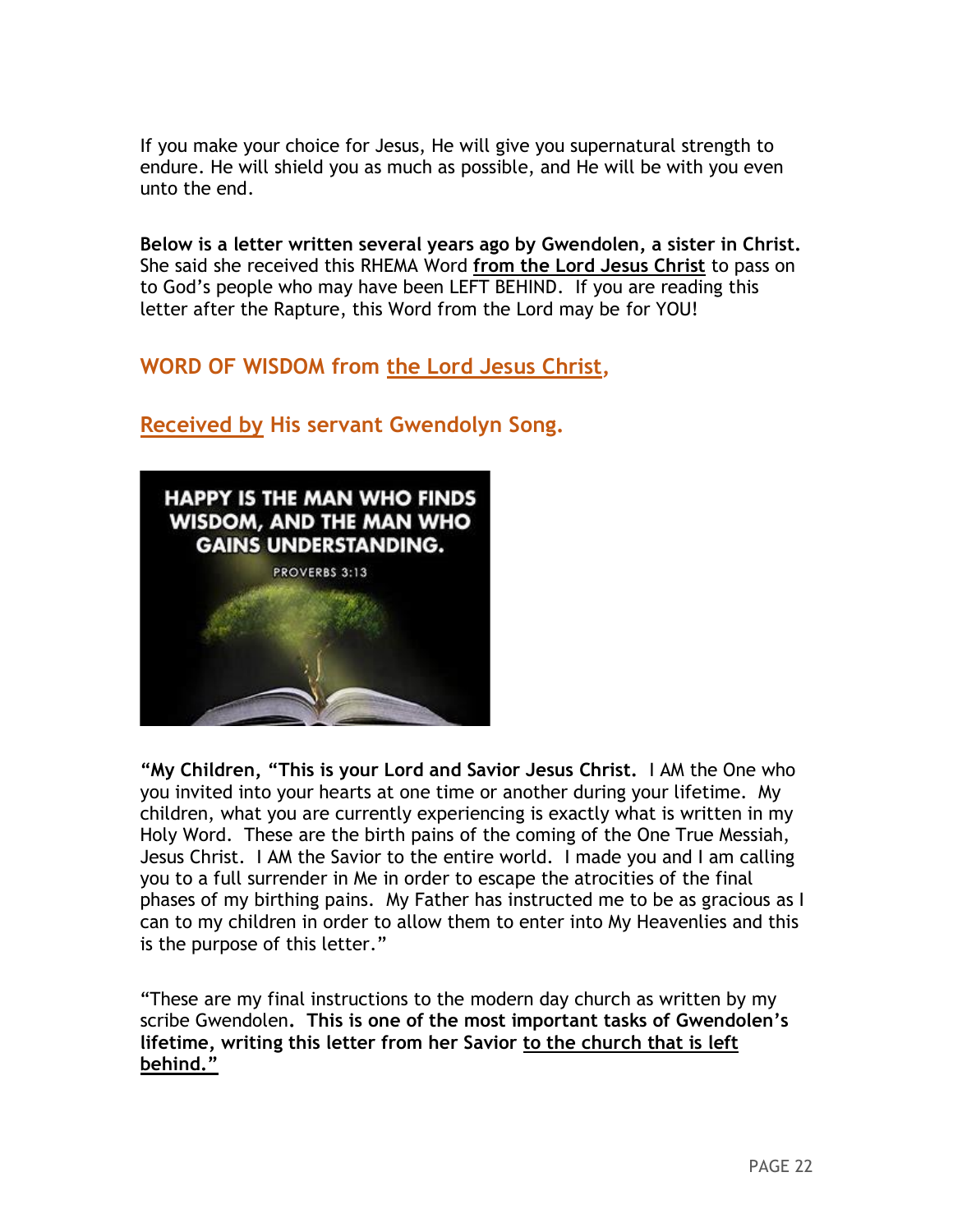**"My precious children, are you not aware that I AM a King? I AM a King that sits on a Mighty Throne in the Heavenlies beside my Father admidst the rushing waters of life."**

"There is a vast expanse of water in my Throneroom that contains all the healing elements of the Universe. In my Holy Word it is mentioned often. These waters bring healing. They bring LIFE. They even cleansed the world after the flood during Noah's time. I opened the Throneroom's floodgates after I could no longer tolerate the vile ways of mankind back then. I promised to never destroy mankind again utilizing water and I even sent a rainbow as a promise. Now I will bring fire upon the earth and cleanse it a second time."

"Children, at this time all you are experiencing are birth pains. There are earthquakes in diverse places and drought on a few of My continents, but surely children, these things will increase in the days ahead. **A mighty drought and famine will come to all the people of the earth.** There will be fire balls and meteors falling from the skies, and unwelcome visitors from far off galaxies. These are the things that will make my children ponder their sanity and why they decided to turn their hearts away from their One True God."

"I AM a loving God and I did not want to have these events begin to happen. But in my desperation to keep the majority of my children out of the pits of hell, I had to allow these things to happen to get their focus turned back to their God. If I continue to allow these detestable sins to occur, the enemy would steal you for his own. **I, on the other hand, have a plan to call all of my children into righteousness and true repentance. I wish this for each and every one of you."** 

**"In the following segments of this letter are outlined ways to endure the upcoming days in which the enemy will attempt to steal you away from your Creator.** I will give you tips on how to overcome the enemy, even if it means acceptance of death. Remember my children that even though the flesh is weak and able to be overcome**, the spirit lives on forever**. **Allow my own story of My suffering help give you renewed strength.** I came to the earth as sent by My Heavenly Father that all of My children would be allowed to enter My Heavenlies once they decided to surrender their lives to Me (*Jesus Christ*)."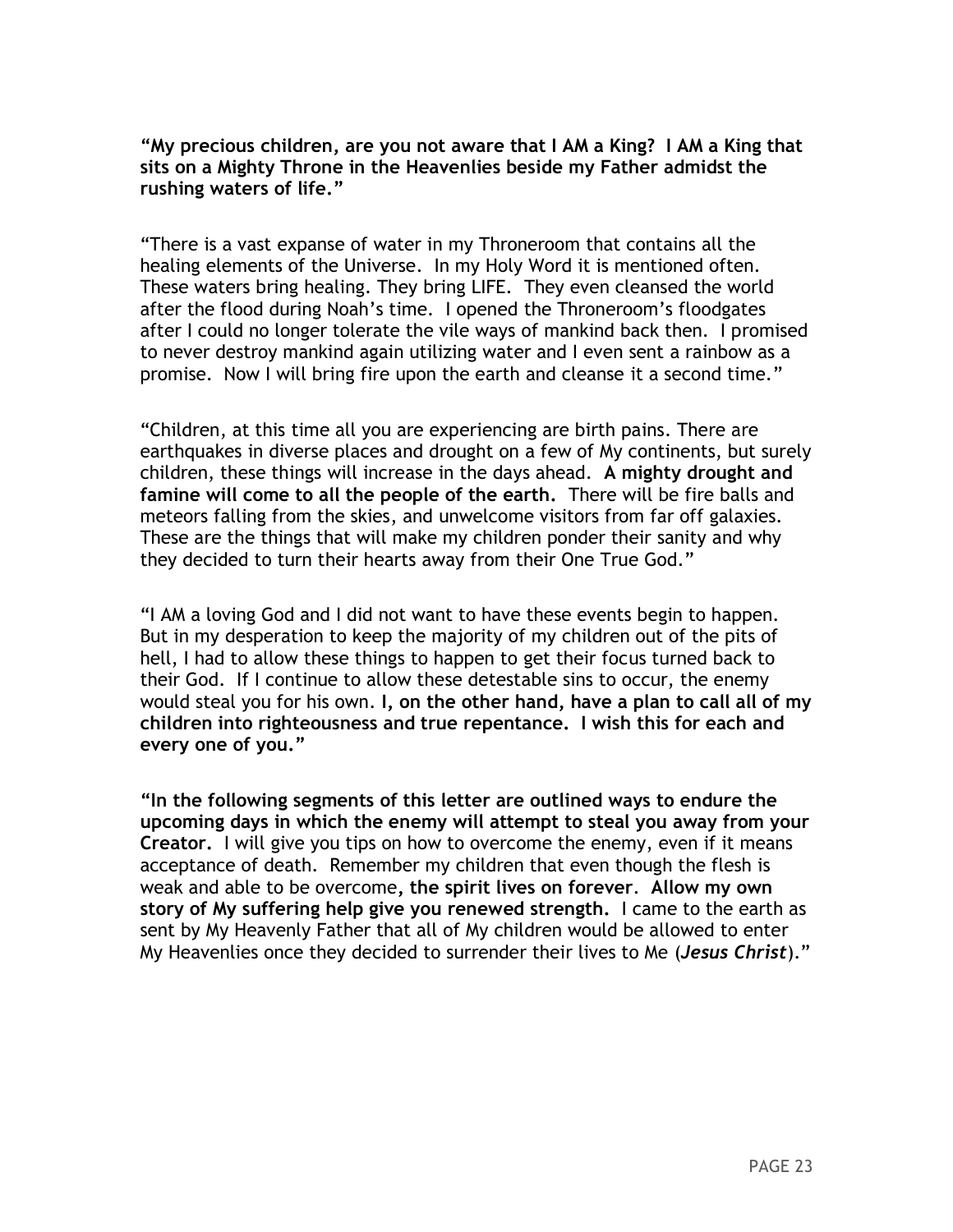## **Famine**

**"One of the first obstacles that my children will face is FAMINE in the land.** There will be food shortages galore and it will be up to you to be creative and clever in order to survive. Well, at last that is what the enemy wants you to think. My children, remember the story in My Holy Word about the mustard seed?"

"Remember the seed that grew into a tree and the other birds came to nestle on its branches? Children, there were many saints that knew of my plans to rapture my Church and they lifted their mustard seeds to Me".

**"They were instructed to store up canned foods and water for their siblings in Christ that would be LEFT BEHIND**. They were also instructed to plant seeds. These seeds are in the ground and being supernaturally nourished for you and your friends while you are learning more about Me (*Jesus Christ)".*

"I want to show you how FAITH works in these last days children**. I want you to see the FAITH of others has allowed you to have provisions at this time.** You should truly be thankful for the FAITH of the Bride. The FAITH that allowed them to be raptured is the same faith that will help you survive. Now it is the time to grow your faith in your King too Oh Lukewarm church. Allow your faith to grow and be nourished in all kinds of supernatural ways."

# **Safe drinking water**

**"The next potential obstacle during the great Tribulation is a lack of healthy or safe drinking water**. With the bitterness in the water from various attacks, it will be a most precious commodity. How can one survive without fresh drinking water? Listen my children, and I will tell you. Remember the waters that I discussed that flow through My (*Jesus Christ*) Throne Room?"

"This is the same water that will be given to My Lukewarm church once a full surrender is made unto Me and My Father. **Children, remember in My Holy Book where it is written that I AM able to do exceedingly greater than your hearts can imagine? Children, this verse extends to the provisions of my remnant children left behind during the Great Tribulation**."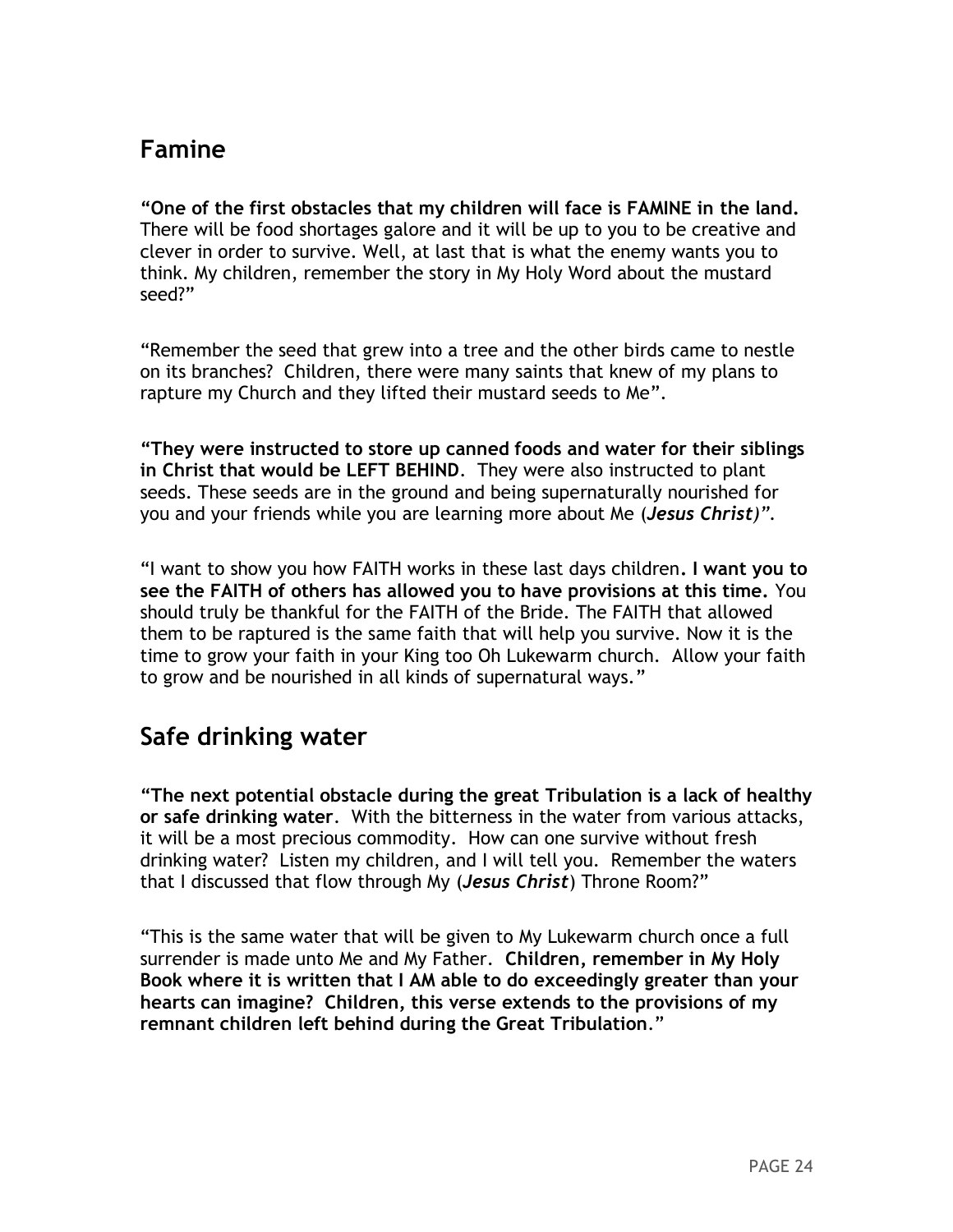**"I will provide water for each of you as I have searched your hearts and seen that you truly desire to live for me**. I will have special oasis's throughout the world where children of my Bride have stored up food and water for the Lukewarm Church. Once those supplies have been exhausted, all that is needed is to call upon the Name of the Lord for any and all provisions and I will see to it that they are brought to you. Yes children, AM I a God that would lie? Did I not feed my servant Elijah from the mouths of ravens**? I will see to it that each of my children have food and water for the difficult days ahead of them**."

**"I will also make sure that you are fed on My Holy Word.** I AM the way. I AM the life. I AM the truth. No one can come unto the Father except through Me. I will make a way for each and every one of My children to have food and drink. All you need to do is BELIEVE in Me and upon the One who sent Me, My Father. I AM a LOVING GOD and it is not my desire for any of my children to starve to death or become severely dehydrated. I will provide. My words are golden children."

## **Captured by the enemy**

**"The final thing I want to discuss in this letter is what to do if you are captured by the enemy.** What I am referring to is being brought into captivity at a FEMA CAMP."

"My children**, the plan of the enemy is to convince you that you must come to their camps in order to survive.** This is a lie as you now know because I have just explained to you how your faith in Me can keep you alive. Children, they will usher you into FEMA camps promising you food, water, and shelter. **I say there is a better way! Find your shelter in your Lord and Savior!"**

**"For some reason should you find yourself and your loved ones inside these camps, I want to give you very specific instructions**. **They have NO DESIRE to truly help you**. Their desire is to MARK YOU with an RFID implant.

"This microchip, which is the size of a piece of rice, will eternally separate you from your Lord and Savior. There is no way back to me because your spiritual DNA will be permanently changed to match the DNA of the enemy."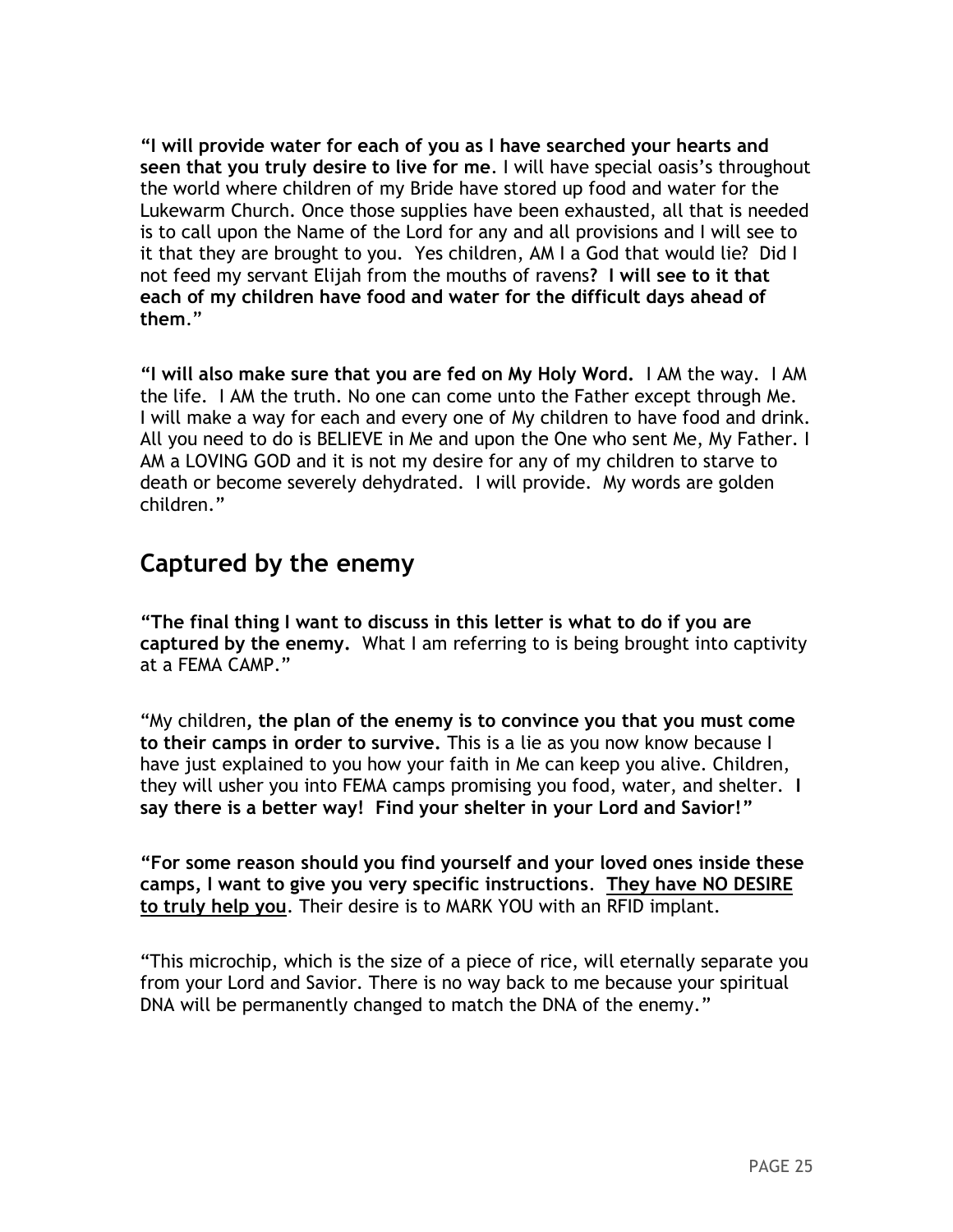"His name is Lucifer (satan), and this is his main attack strategy. **He will convince my desperate children who need food and water and shelter that in order to fit back into the system \*the New World Order, that you will NEED this implant or microchip in order to interface with their new currency."**

"They will tell you that you will not be able to buy or sell without this device. You will not be able to purchase groceries or go to a doctor for treatment or purchase any essential items in order to survive."

**"Children, please do not fall for the New World Order's LIES!!!** The New World Order follows the beast (antichrist). They worship the dragon and the system. They even use alien technology to bring this new system to the people of the world. The RFID is actually a miniature computer chip that can program your mind, track your every move, and even eternally separate you from your Creator. This is the main goal of their system. Please hear me now children."

**"If you end up in a FEMA camp do NOT take the mark of the beast**!!! If you are THREATENED with your life, it is better to give up your life than to take the mark of eternal damnation! I have sent many dreams to My children all across the globe of the danger of this micro implant! Hear your Lord and Savior this day dear children…"

#### **"DO NOT TAKE THE MARK OF THE BEAST! DO NOT TAKE THE MARK OF THE BEAST OR ANYTHING THAT RESEMBLES A MARK PLACED UPON YOUR SKIN THAT LOOKS LIKE A BARCODE!!!"**

"This is the most difficult portion of My letter through My servant Gwendolen. **Children, there are guillotines set up in many of the FEMA CAMPS.** I want to help you understand what will happen to you if you decide to give up your life for your Lord and Savior. Children, as they usher you to their decapitation machines, there will be much wailing and gnashing of teeth. Please do not operate in that fashion. Please hear me this day, children**."**

**"If you call out upon the NAME OF THE LORD, the NAME OF LORD JESUS CHRIST as you have been accustomed to calling your entire life, I will come and stand beside you supernaturally and give you my peace**."

"Just as My servant Stephen was stoned to death as recorded in My Holy Word, I stood beside him and he was not aware of the assault to his flesh from the stones that were being thrown at him."